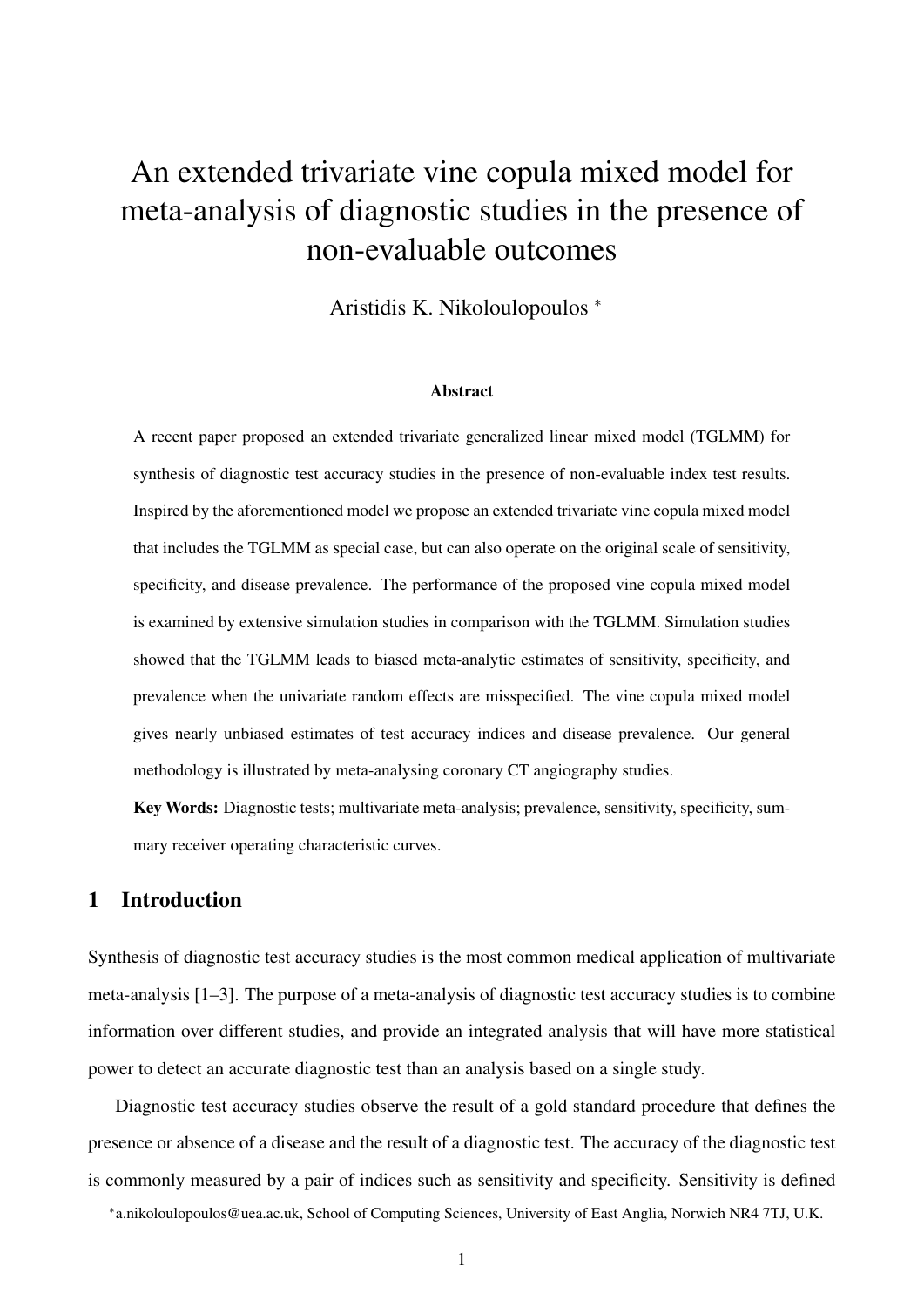as the probability of testing positive given a person being diseased and specificity is defined as the probability of testing negative given a person being non-diseased [\[3\]](#page-17-1). The diagnostic test accuracy studies typically report the number of true positives (diseased subjects correctly diagnosed), false positives (non-diseased subjects incorrectly diagnosed as diseased), true negatives (non-diseased subjects correctly diagnosed as non-diseased) and false negatives (diseased subjects incorrectly diagnosed as non-diseased). However, diagnostic test outcomes can be non-evaluable [\[4\]](#page-17-2). This is the case for coronary computed tomography (CT) angiography studies which have non-evaluable results of index test in various ways such as when transferring a segment/vessel to a patient based evaluation [\[5\]](#page-18-0).

In meta-analysis of diagnostic test accuracy studies, the existence of non-evaluable subjects is an important issue that could potentially lead to biased estimates of index test accuracy [\[5,](#page-18-0) [6\]](#page-18-1). Schuetz et al. [\[5\]](#page-18-0) studied different ad-hoc approaches dealing with diagnostic test non-evaluable subjects, such as non-evaluable subjects are excluded from the study, non-evaluable positives (non-evaluable diseased subjects) are taken as true positives and non-evaluable negatives (non-evaluable non-diseased subjects) are taken as false positives, non-evaluable positives are taken as false negatives and nonevaluable negatives are taken as true negatives, and non-evaluable positives as false negatives and non-evaluable negatives as false positives. In all of these approaches, Schuetz et al. [\[5\]](#page-18-0) used the bivariate generalized linear mixed model (BGLMM) [\[7\]](#page-18-2), which assumes independent binomial distributions for the true positives and true negatives, conditional on the latent pair of transformed (via a link function) sensitivity and specificity in each study. They concluded that excluding the index test non-evaluable subjects leads to overestimation of the meta-analytic estimates of sensitivity and specificity and recommended the intent-to-diagnose approach by treating non-evaluable positives as false negatives and non-evaluable negatives as false positives.

Ma et al. [\[6\]](#page-18-1) proposed a trivariate generalized linear mixed model (TGLMM) approach by treating the non-evaluable subjects as missing data under a missing at random (MAR) assumption. The TGLMM was originaly proposed by Chu et al. [\[8\]](#page-18-3) to account for potential correlations among sensitivity, specificity and disease prevalence as many empirical studies have shown the assumption of independence between the sensitivity/specificity with disease prevalence for a dichotomous disease status is likely to be violated [\[9–](#page-18-4)[11\]](#page-18-5). Ma et al. [\[6\]](#page-18-1) with extensive simulation studies have shown that (a) the intent-to-diagnose approach [\[5\]](#page-18-0) under-estimates both meta-analytic estimates of sensitivity and specificity, (b) excluding the index test non-evaluable subjects does not lead to biased estimates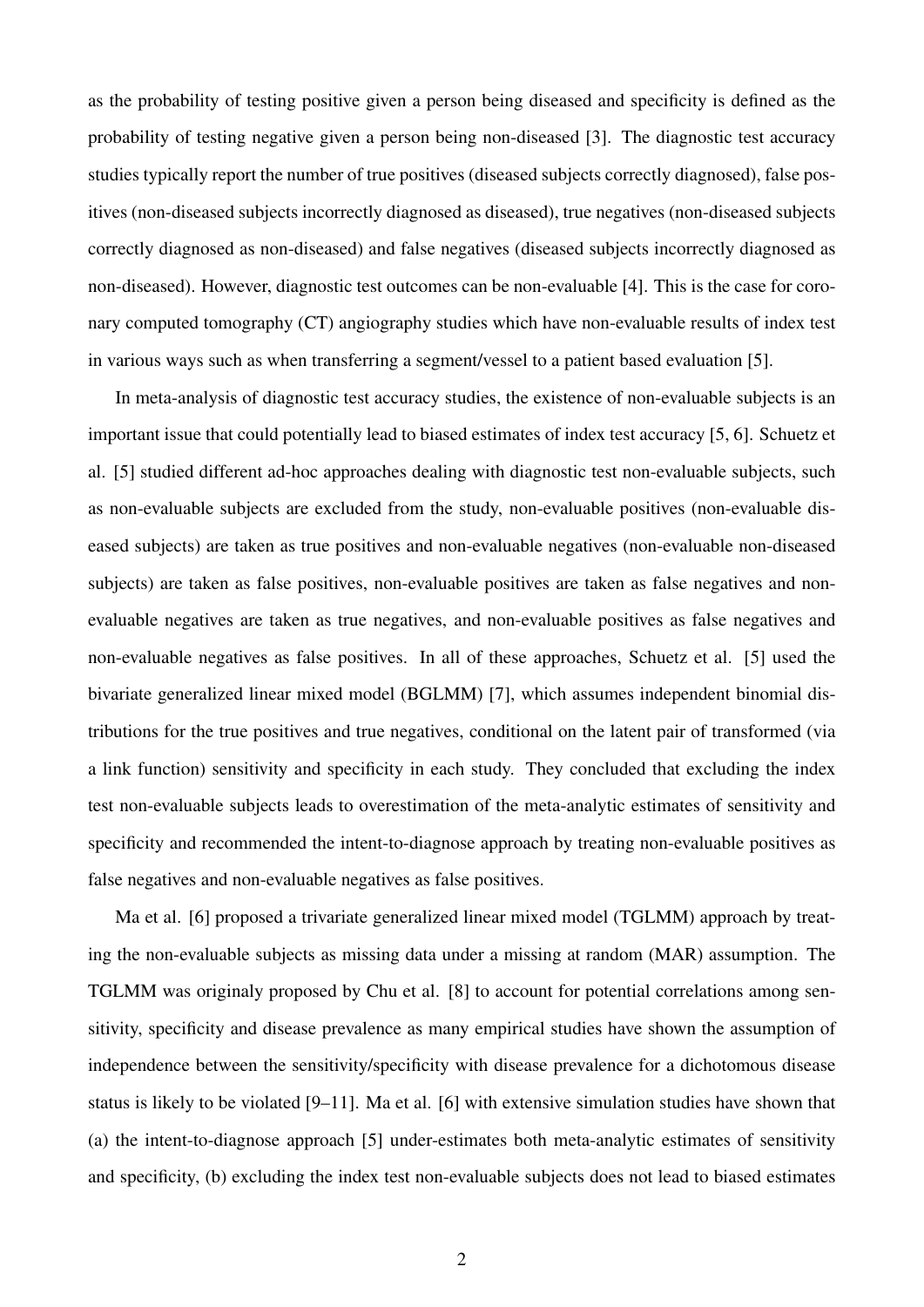of sensitivity and specificity, but leads to biased estimates of prevalence, and (c) the TGLMM gives nearly unbiased estimates of the meta-analytic estimates of sensitivity, specificity and prevalence.

In this paper, inspired by Ma et al. [\[6\]](#page-18-1), we extend the vine copula mixed model for trivariate metaanalysis of diagnostic test accuracy studies accounting for disease prevalence [\[12\]](#page-18-6) to additionally account for non-evaluable subjects. The advantages of this methodology are that (a) the extended TGLMM is included as a special case, (b) sensitivity, specificity, and prevalence can be modelled in the original scale, and (c) tail dependencies and asymmetries can be provided.

The remainder of the paper proceeds as follows. Section 2 introduces the proposed model for diagnostic test accuracy studies in the presence of non-evaluable subjects and discusses its relationship with the extended TGLMM. Section 3 contains small-sample efficiency calculations to investigate the effect of misspecifying the random effects distribution on parameter estimates and standard errors and compares the method with the TGLMM approach. Section 4 re-evaluates the meta-analysis of coronary CT angiography studies [\[5,](#page-18-0) [6\]](#page-18-1) using the proposed vine copula mixed model approach. We conclude with some discussion in Section 5, followed by a brief section with software details.

## 2 The vine copula mixed model in the presence of non-evaluable subjects

In this section, we extend the trivariate vine copula mixed model [\[12\]](#page-18-6) to handle non-evaluable results and discuss its relationship with the extended TGLMM.

#### 2.1 Notation

We first introduce the notation used in this paper. Let  $i$  be an index for the individual studies,  $j$  an index for the test outcome (0:negative; 1:positive; 2: non-evaluable) and  $k$  an index for the disease outcome (0: non-diseased; 1: diseased). The count data  $y_{ijk}$ ,  $i = 1, ..., N$ ,  $j = 0, 1, 2$ ,  $k = 0, 1$ , corresponding to a combination of index test j and disease outcome k in study i, form a  $3 \times 2$  table (Table [1\)](#page-3-0). This table has an additional row that represents the counts of non-evaluable outcomes, hence, extends the "classic"  $2 \times 2$  table (Table [2\)](#page-3-1).

#### 2.2 The within-study model

For each study i, the within-study model assumes that the number of true negatives  $Y_{i00}$ , false negatives  $Y_{i01}$ , false positives  $Y_{i10}$ , true positives  $Y_{i11}$ , non-evaluable negatives  $Y_{i20}$ , and non-evaluable positives  $Y_{i21}$  are multinomially distributed given  $X = x$ , where  $X = (X_1, X_2, X_3, X_4, X_5)$  denotes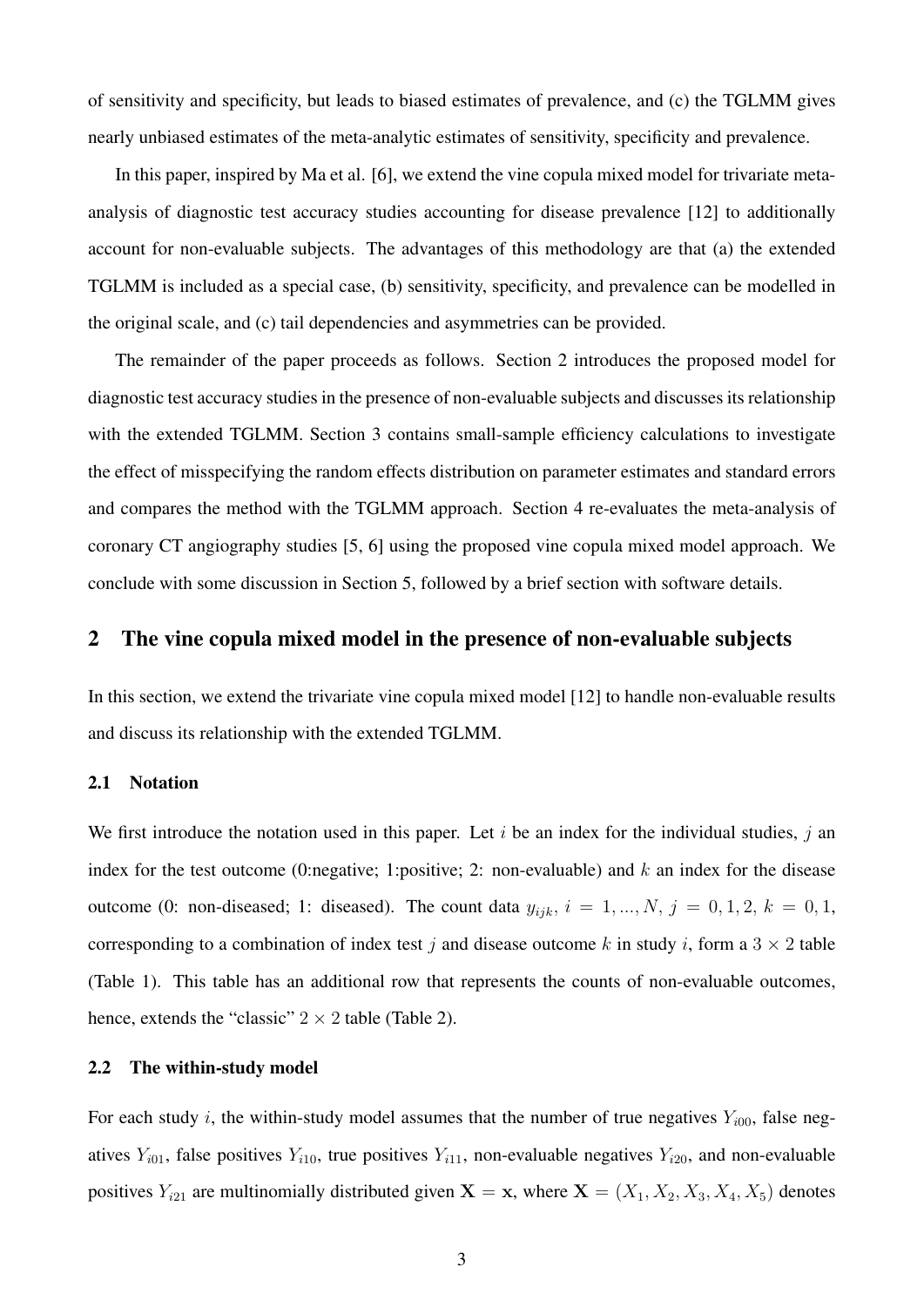*Table 1: Data (including the non-evaluable outcomes) from an individual study in a*  $3 \times 2$  *table.* 

<span id="page-3-0"></span>

|               |             | Disease (by gold standard) |           |  |  |  |  |
|---------------|-------------|----------------------------|-----------|--|--|--|--|
| <b>Test</b>   |             |                            | Total     |  |  |  |  |
|               | $y_{i00}$   | $y_{i01}$                  | $y_{i0+}$ |  |  |  |  |
|               | $y_{i10}$   | $y_{i11}$                  | $y_{i1+}$ |  |  |  |  |
| Non-evaluable | $y_{i20}$   | $y_{i21}$                  | $y_{i2+}$ |  |  |  |  |
| Total         | $y^*_{i+0}$ | $y^*_{i+1}$                |           |  |  |  |  |

*Table 2: Data (excluding the non-evaluable outcomes) from an individual study in a*  $2 \times 2$  *table.* 

<span id="page-3-1"></span>

|       | Disease (by gold standard) |           |           |
|-------|----------------------------|-----------|-----------|
| Test  |                            |           | Total     |
|       | $y_{i00}$                  | $y_{i01}$ | $y_{i0+}$ |
|       | $y_{i10}$                  | $y_{i11}$ | $y_{i1+}$ |
| Total | $y_{i+0}$                  | $y_{i+1}$ | $y_{i++}$ |

the transformed (via a link function  $l(\cdot)$ ) latent vector of sensitivity, specificity, disease prevalence, probability of non-evaluable positives and probability of non-evaluable negatives, viz.

 $(Y_{i00}, Y_{i01}, Y_{i10}, Y_{i11}, Y_{i20}, Y_{i21},)| (X_1 = x_1, X_2 = x_2, X_3 = x_3, X_4 = x_4, X_5 = x_5) \sim \mathcal{M}_6\Big(y_{i++}^*, \boldsymbol{\varpi}\Big), \mathcal{F}_8\Big(z_{i++}^*, \boldsymbol{\varpi}\Big),$ 

where

<span id="page-3-2"></span>
$$
\boldsymbol{\varpi} = (\varpi_{00}, \varpi_{01}, \varpi_{10}, \varpi_{11}, \varpi_{20}, \varpi_{21})
$$
\n
$$
= \left( \underbrace{l^{-1}(x_2) \left(1 - l^{-1}(x_3)\right) \left(1 - l^{-1}(x_5)\right)}_{\varpi_{00}}, \underbrace{\left(1 - l^{-1}(x_1)\right) \left(1 - l^{-1}(x_4)\right)}_{\varpi_{01}}, \underbrace{\left(1 - l^{-1}(x_2)\right) \left(1 - l^{-1}(x_3)\right) \left(1 - l^{-1}(x_5)\right)}_{\varpi_{10}}, \underbrace{l^{-1}(x_1) \left(1 - l^{-1}(x_3)\right) \left(1 - l^{-1}(x_4)\right)}_{\varpi_{11}},
$$
\n
$$
\underbrace{\left(1 - l^{-1}(x_3)\right) l^{-1}(x_5)}_{\varpi_{20}}, \underbrace{l^{-1}(x_3) \left(1 - (x_4)\right)}_{\varpi_{21}} \right)
$$
\n
$$
(1)
$$
\n
$$
(2)
$$
\n
$$
(3)
$$

is derived by Ma et al. [\[6\]](#page-18-1) under an MAR assumption.

The multinomial probability mass function (pmf)

$$
\frac{y_{i++}^*!}{y_{i00}!y_{i01}!y_{i10}!y_{i11}!y_{i20}!y_{i21}!} \prod_{j=0}^2 \prod_{k=0}^1 \varpi_{jk}^{y_{ijk}}
$$

decomposes into a product of independent binomial pmfs given the random effects, viz.

$$
g(y_{i11}; y_{i+1}, l^{-1}(x_1))g(y_{i00}; y_{i+0}, l^{-1}(x_2))g(y_{i+1}; y_{i+1}^*, l^{-1}(x_3))g(y_{i21}; y_{i+1}^*, l^{-1}(x_4))g(y_{i20}; y_{i+0}^*, l^{-1}(x_5)),
$$

where

$$
g(y; n, \pi) = {n \choose y} \pi^y (1 - \pi)^{n - y}, \quad y = 0, 1, \dots, n, \quad 0 < \pi < 1,
$$

 ${}^{\ddagger}M_T(n, \mathbf{p})$  is shorthand notation for the multinomial distribution; T is the number of cells, n is the number of observations, and  $\mathbf{p} = (p_1, \ldots, p_T)$  with  $p_1 + \ldots + p_T = 1$  is the T-dimensional vector of success probabilities.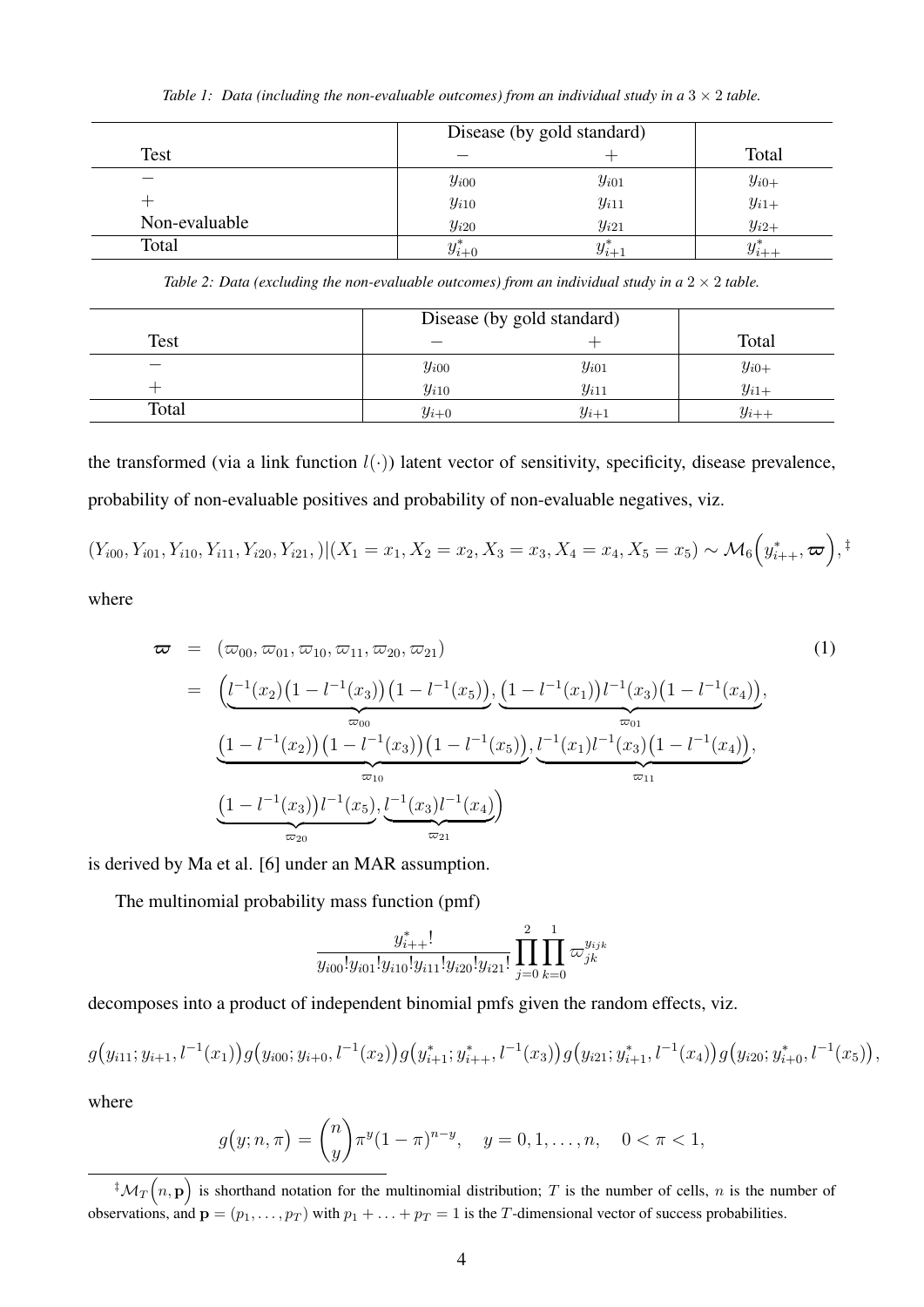is the binomial pmf. Hence, the within-study model actually assumes that

<span id="page-4-0"></span>
$$
Y_{i11}|X_1 = x_1 \sim \text{Binomial}(y_{i+1}, l^{-1}(x_1));
$$
  
\n
$$
Y_{i00}|X_2 = x_2 \sim \text{Binomial}(y_{i+0}, l^{-1}(x_2));
$$
  
\n
$$
Y_{i+1}^*|X_3 = x_3 \sim \text{Binomial}(y_{i+1}^*, l^{-1}(x_3)),
$$
\n(2)

and

$$
Y_{i21}|X_4 = x_4 \sim Binomial(y_{i+1}^*, l^{-1}(x_4));
$$
  
\n
$$
Y_{i20}|X_5 = x_5 \sim Binomial(y_{i+0}^*, l^{-1}(x_5)).
$$

#### 2.3 The between-studies model

Under the MAR assumption,  $(X_1, X_2, X_3)$  are independent of the missing probabilities  $(X_4, X_5)$ , hence the joint likelihood factors into two components, one involving only the transformed sensitivity  $x_1$ , specificity  $x_2$  and disease prevalence  $x_3$ , and the other involving only the transformed probabilities of non-evaluable positives  $x_4$  and non-evaluable negatives  $x_5$ . Hence, the methodology of Nikoloulopoulos [\[12\]](#page-18-6) can be applied to the first likelihood component to infer about the sensitivity, specificity and disease prevalence.

Nikoloulopoulos [\[12\]](#page-18-6) proposed a vine copula mixed model as an extension of the TGLMM by rather using a vine copula representation for the random effects distribution of the latent sensitivity, specificity and disease prevalence. The trivariate vine copula can cover flexible dependence structures through the specification of 2 bivariate marginal copulas and one bivariate conditional copula that condition on 1 variable [\[13\]](#page-18-7). A vine requires a decision on the indexing of variables. For a 3 dimensional vine copula there are 3 distinct permutations [\[14\]](#page-18-8):

$$
\{12, 13, 23|1\}, \{12, 23, 13|2\}, \text{ and } \{13, 23, 12|3\}.
$$

To be concrete in the exposition of the theory, we use the permutation  $\{12, 13, 23|1\}$ ; the theory though also apply to the other two permutations.

To this end, the stochastic representation of the between-studies (random effects) model takes the form

<span id="page-4-1"></span>
$$
\left(F\big(X_1; l(\pi_1), \delta_1\big), F\big(X_2; l(\pi_2), \delta_2\big), F\big(X_3; l(\pi_3), \delta_3\big)\right) \sim C(\cdot; \boldsymbol{\theta}),\tag{3}
$$

where  $C(\cdot;\boldsymbol{\theta})$  is a vine copula with dependence parameter vector  $\boldsymbol{\theta} = (\theta_{12}, \theta_{13}, \theta_{23|1})$  and  $F(\cdot; l(\pi), \delta)$ is the cdf of the univariate distribution of the random effect. The copula parameters  $\theta_{12}, \theta_{13}, \theta_{23|1}$  are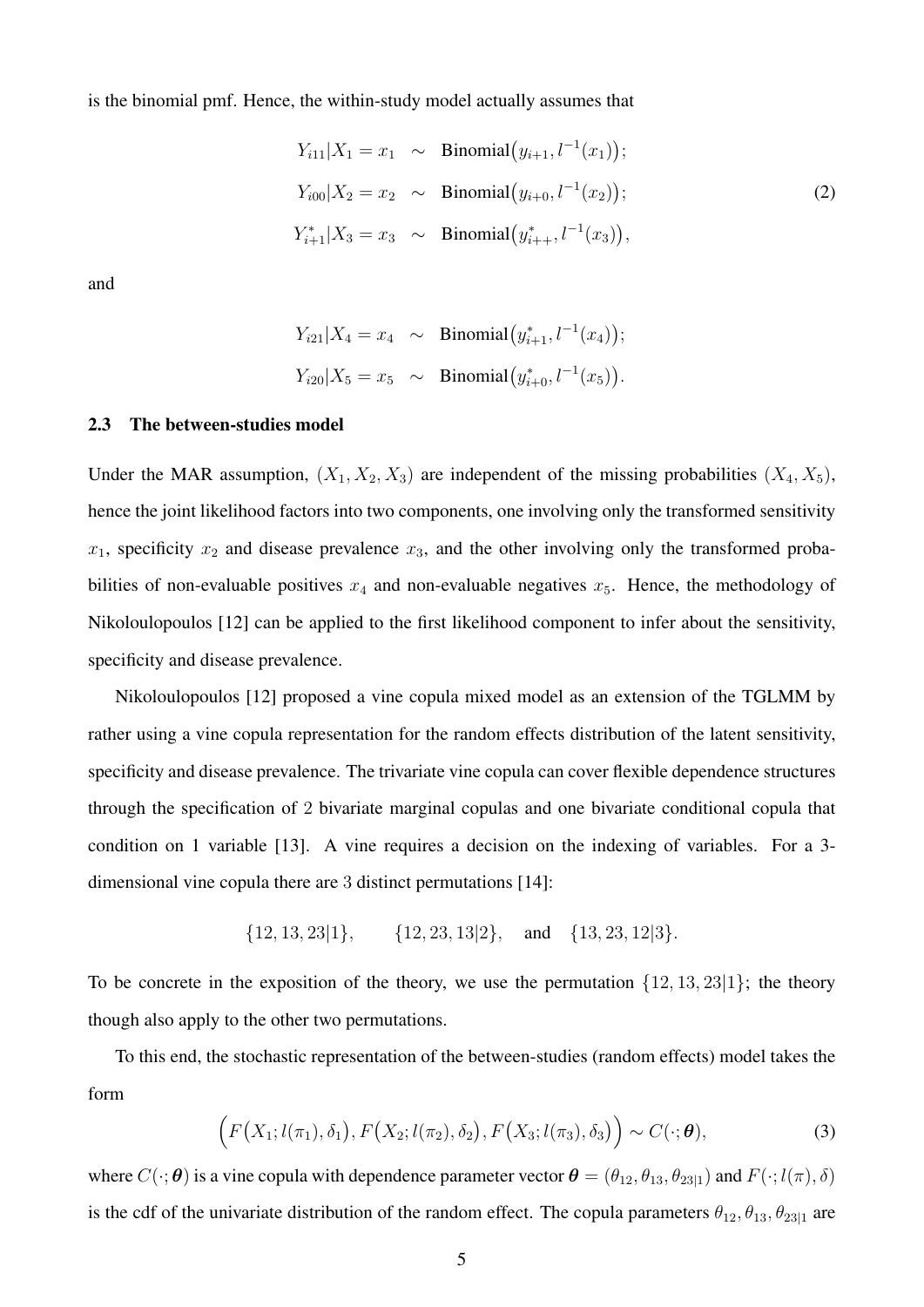parameters of the random effects model, and they are separated from the univariate parameters. The univariate parameters  $\pi_1$ ,  $\pi_2$ , and  $\pi_3$  are those of actual interest denoting the meta-analytic parameters of sensitivity, specificity, and disease prevalence, respectively, while the univariate parameters  $\delta_1$ ,  $\delta_2$ and  $\delta_3$  are of secondary interest denoting the variability between-studies for sensitivity, specificity, and disease prevalence, respectively.

The vine copula density is decomposed in a product of univariate and bivariate copula densities, viz.

$$
f_{123}(x_1, x_2, x_3; \boldsymbol{\theta}) = f_1(x_1; l(\pi_1), \delta_1) f_2(x_2; l(\pi_2), \delta_2) f_3(x_3; l(\pi_3), \delta_3) c_{12} (F_1(x_1; l(\pi_1), \delta_1),\nF_2(x_2; l(\pi_2), \delta_2); \theta_{12}) c_{13} (F_1(x_1; l(\pi_1), \delta_1), F_3(x_3; l(\pi_3), \delta_3); \theta_{13}) \times\nc_{23|1} (F_{2|1}(x_2|x_1; l(\pi_1), l(\pi_2), \delta_1, \delta_2), F_{3|1}(x_3|x_1; l(\pi_1), l(\pi_3), \delta_1, \delta_3); \theta_{23|1})\n= f_1(x_1; l(\pi_1), \delta_1) f_2(x_2; l(\pi_2), \delta_2) f_3(x_3; l(\pi_3), \delta_3) c_{123} (F_1(x_1; l(\pi_1), \delta_1),\nF_2(x_2; l(\pi_2), \delta_2), F_3(x_3; l(\pi_3), \delta_3); \boldsymbol{\theta}),
$$

where  $f_j(\cdot; l(\pi_j), \delta_j)$  and  $F_j(\cdot; l(\pi_j), \delta_j)$  are the density and cdf, respectively, of the random variable  $X_j$ ,  $c_{j_1j_2}(\cdot,\cdot;\theta_{j_1j_2})$  and  $C_{j_1j_2}(\cdot,\cdot;\theta_{j_1j_2})$  are the bivariate copula density and cdf, respectively, for the pair of transformed variables  $F_{j_1}(X_{j_1})$  and  $F_{j_2}(X_{j_2})$ , and  $c_{23|1}(\cdot,\cdot;\theta_{23|1})$  is the bivariate copula density for the pair of transformed variables  $F_{2|1}(X_2|X_1)$  and  $F_{3|1}(X_3|X_1)$  where

$$
F_{j_1|j_2}(x_{j_1}|x_{j_2}) = \partial C_{j_1j_2}(F_{j_1}(x_{j_1}), F_{j_2}(x_{j_2})) / \partial F_{j_2}(x_{j_2})
$$

as derived in [\[15\]](#page-18-9).

In line with our previous contributions in copula mixed models [\[12,](#page-18-6) [16](#page-19-0)[–19\]](#page-19-1) we use

- bivariate parametric copulas with different tail dependence behaviour, namely the BVN with intermediate tail dependence, Frank with tail independence, and Clayton with positive lower tail dependence. For the latter we also use its rotated versions to provide negative upper-lower tail dependence (Clayton rotated by 90°), positive upper tail dependence (Clayton rotated by 180°) and negative lower-upper tail dependence (Clayton rotated by 270°);
- the choices of  $F(\cdot; l(\pi), \delta)$  and l that are given in Table [3.](#page-6-0)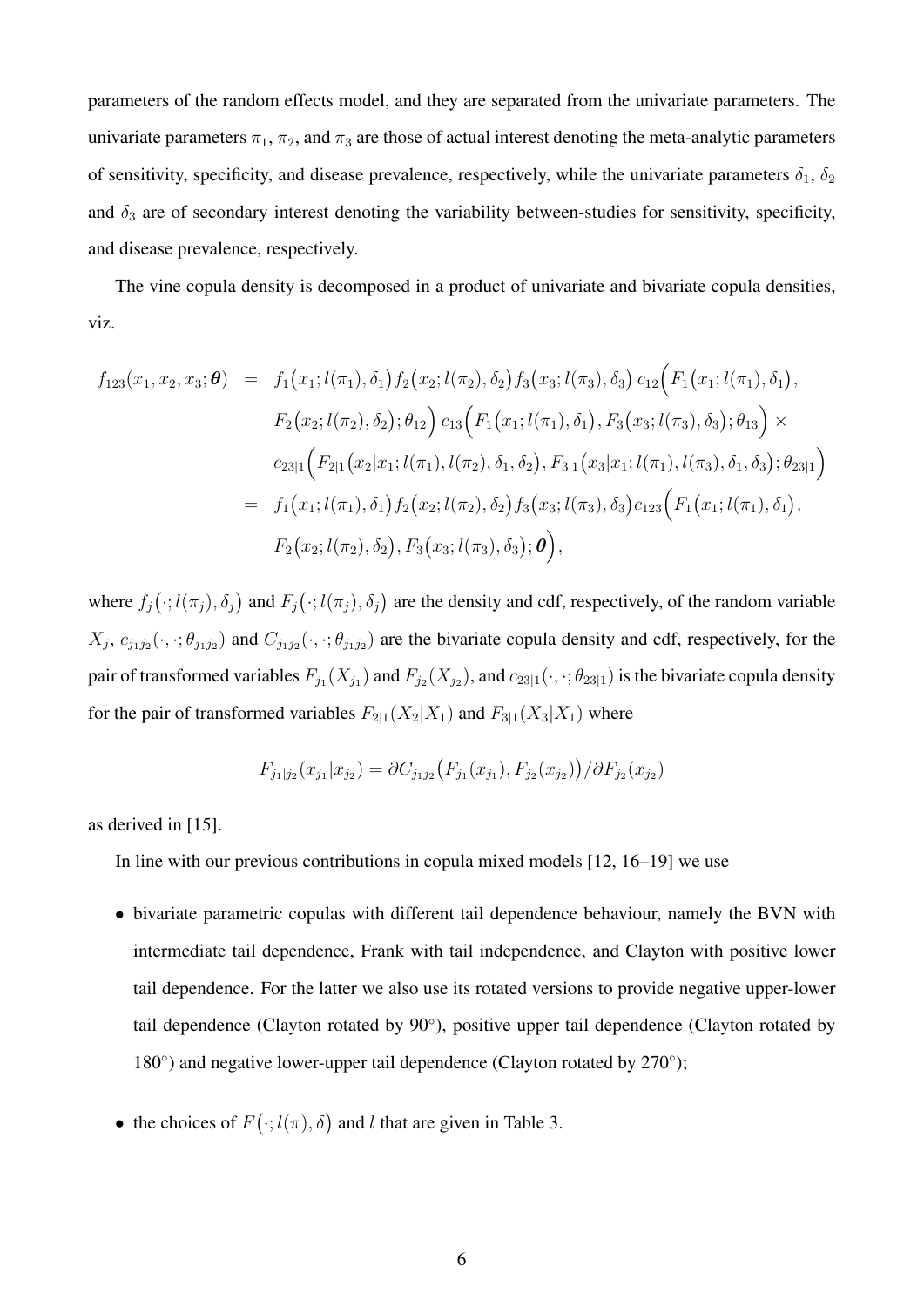*Table 3: The choices of the*  $F(\cdot; l(\pi), \delta)$  and l in the extended trivariate vine copula mixed model.

<span id="page-6-0"></span>

| $F(\cdot; l(\pi), \delta)$ |                        |                 |  |
|----------------------------|------------------------|-----------------|--|
| $N(\mu, \sigma)$           | logit, probit, cloglog | $-1/$<br>$\mu'$ |  |
| $Beta(\pi, \gamma)$        | identity               |                 |  |

#### 2.4 Likelihood and computational details for maximum likelihood estimation

For N studies the models in [\(2\)](#page-4-0) and [\(3\)](#page-4-1) together specify a trivariate vine copula mixed model with joint likelihood

$$
L(\pi_1, \pi_2, \pi_3, \delta_1, \delta_2, \delta_3, \boldsymbol{\theta}) = \prod_{i=1}^N \int_0^1 \int_0^1 \int_0^1 g(y_{i11}; y_{i+1}, l^{-1}(x_1)) g(y_{i00}; y_{i+0}, l^{-1}(x_2)) \times g(y_{i+1}^*; y_{i+1}^*, l^{-1}(x_3)) c_{123}(u_1, u_2, u_3; \boldsymbol{\theta}) du_1 du_2 du_3,
$$
\n(4)

where  $x_j = F^{-1}(u_j; l(\pi_j), \delta_j)$ ,  $j = 1, 2, 3$ .

Estimation of the model parameters  $(\pi_1, \pi_2, \pi_3, \delta_1, \delta_2, \delta_3, \theta)$  can be approached by the standard maximum likelihood (ML) method, by maximizing the logarithm of the joint likelihood in (5). The estimated parameters can be obtained by using a quasi-Newton [\[20\]](#page-19-2) method applied to the logarithm of the joint likelihood. This numerical method requires only the objective function, i.e., the logarithm of the joint likelihood, while the gradients are computed numerically and the Hessian matrix of the second order derivatives is updated in each iteration. The standard errors (SE) of the ML estimates can be also obtained via the gradients and the Hessian computed numerically during the maximization process.

For the vine copula mixed model numerical evaluation of the joint pmf can be achieved with the following steps:

- 1. Calculate Gauss-Legendre [\[21\]](#page-19-3) quadrature points  $\{u_q : q = 1, \ldots, n_q\}$  and weights  $\{w_q : q = 1, \ldots, w_q\}$  $1, \ldots, n_q$  in terms of standard uniform.
- 2. Convert from independent uniform random variables  $\{u_{q_1} : q_1 = 1, \ldots, n_q\}, \{u_{q_2} : q_2 =$  $1, \ldots, n_q$ , and  $\{u_{q_3} : q_3 = 1, \ldots, n_q\}$  to dependent uniform random variables  $v_{q_1}, v_{q_2|q_1}$ , and  $v_{q_2q_3|q_1}$  that have a vine distribution  $C(\cdot;\boldsymbol{\theta})$  [\[12\]](#page-18-6):
	- 1: Set  $v_{q_1} = u_{q_1}$
	- 2:  $v_{q_2|q_1} = C_{12}^{-1}(u_{q_2}|u_{q_1}; \theta_{12})$
	- 3:  $t_1 = C_{23}^{-1}$  $\frac{d-1}{23|1}(u_{q_3}|u_{q_2};\theta_{23|1})$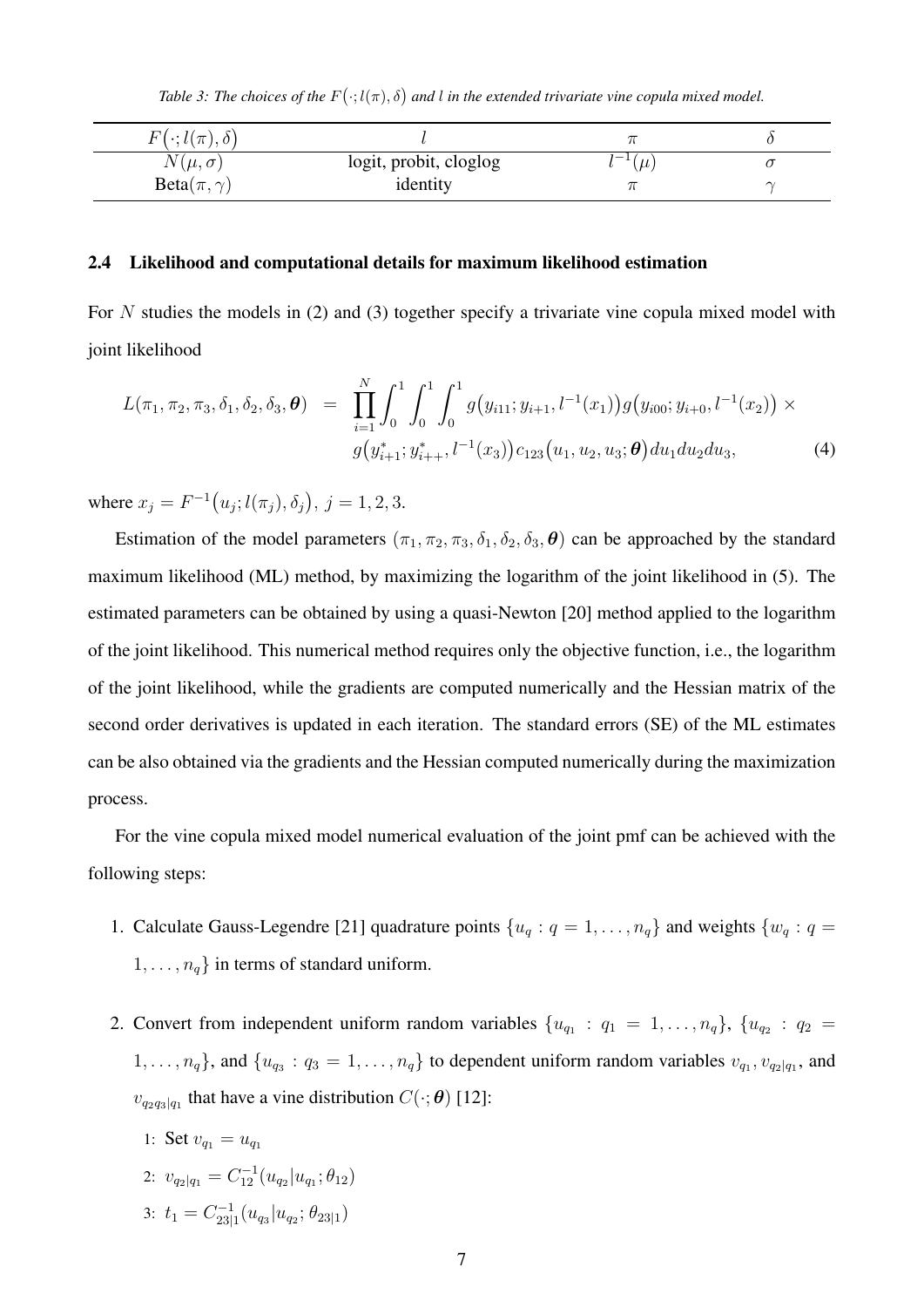4: 
$$
v_{q_2q_3|q_1} = C_{13}^{-1} (t_1|u_{q_1}; \theta_{13}),
$$

where  $C(v|u; \theta)$  and  $C^{-1}(v|u; \theta)$  are the conditional copula cdf and its inverse.

#### 3. Numerically evaluate the joint pmf

$$
\int_0^1 \int_0^1 \int_0^1 g\left(y_{i11}; y_{i+1}, l^{-1}\left(F^{-1}\left(u_1; l(\pi_1), \delta_1\right)\right)\right) g\left(y_{i00}; y_{i+0}, l^{-1}\left(F^{-1}\left(u_2; l(\pi_2), \delta_2\right)\right)\right)
$$
  

$$
g\left(y_{i+1}^*; y_{i+1}^*, l^{-1}\left(F^{-1}\left(u_3; l(\pi_3), \delta_3\right)\right)\right) c_{123}(u_1, u_2, u_3; \boldsymbol{\theta}) du_1 du_2 du_3
$$

in a triple sum:

$$
\sum_{q_1=1}^{n_q} \sum_{q_2=1}^{n_q} \sum_{q_3=1}^{n_q} g\left(y_{i11}; y_{i+1}, l^{-1}\left(F^{-1}\left(v_{q_1}; l(\pi_1), \delta_1\right)\right)\right) g\left(y_{i00}; y_{i+0}, l^{-1}\left(F^{-1}\left(v_{q_2|q_1}; l(\pi_2), \delta_2\right)\right)\right)
$$
  

$$
g\left(y_{i+1}^*; y_{i++}^*, l^{-1}\left(F^{-1}\left(v_{q_2q_3|q_1}; l(\pi_3), \delta_3\right)\right)\right).
$$

With Gauss-Legendre quadrature, the same nodes and weights are used for different functions; this helps in yielding smooth numerical derivatives for numerical optimization via quasi-Newton.

#### <span id="page-7-0"></span>2.5 Relationship with the TGLMM

In this subsection, we show what happens when all the bivariate copulas are bivariate normal (BVN) and the univariate distribution of the random effects is the  $N(\mu, \sigma)$  distribution. One can easily deduce that the within-study model in [\(2\)](#page-4-0) is the same as in the TGLMM.

Furthermore, when the three bivariate copulas are BVN copulas with copula (correlation) parameters  $\rho_{12}, \rho_{13}, \rho_{23|1}$ , the resulting distribution is the trivariate normal (TVN) with mean vector  $\boldsymbol{\mu} = (l(\pi_1), l(\pi_2), l(\pi_3))^{\top}$  and variance covariance matrix  $\boldsymbol{\Sigma} =$  $\sqrt{ }$  $\overline{1}$  $\sigma_1^2$   $\rho_{12}\sigma_1\sigma_2$   $\rho_{13}\sigma_1\sigma_3$  $\rho_{12}\sigma_1\sigma_2 \qquad \sigma_2^2 \qquad \rho_{23}\sigma_2\sigma_3$  $\rho_{13}\sigma_1\sigma_3$   $\rho_{23}\sigma_2\sigma_3$   $\sigma_3^2$  $\setminus$  $\vert$ , where  $\rho_{23} = \rho_{23|1} \sqrt{1 - \rho_{12}^2} \sqrt{1 - \rho_{13}^2} \rho_{12} \rho_{13}$ . Therefore, the between-studies model in [\(3\)](#page-4-1) assumes that  $\mathbf{X} = (X_1, X_2, X_3)$  is TVN distributed, i.e.,  $\mathbf{X} \sim \text{TVN}(\boldsymbol{\mu}, \boldsymbol{\Sigma})$ .

With some calculus it can be shown that the joint likelihood in (5) becomes

$$
L(\pi_1, \pi_2, \pi_3, \sigma_1, \sigma_2, \sigma_3, \boldsymbol{\theta}) = \prod_{i=1}^N \int_{-\infty}^{\infty} \int_{-\infty}^{\infty} \int_{-\infty}^{\infty} g(y_{i11}; y_{i+1}, l^{-1}(x_1)) g(y_{i00}; y_{i+0}, l^{-1}(x_2)) \times
$$

$$
g(y_{i+1}^*; y_{i++}^*, l^{-1}(x_3)) \phi_{123}(x_1, x_2, x_3; \boldsymbol{\mu}, \boldsymbol{\Sigma}) dx_1 dx_2 dx_3,
$$

where  $\phi_{123}(\cdot;\mu,\Sigma)$  is the TVN density with mean vector  $\mu$  and variance covariance matrix  $\Sigma$ . Hence, this model is the same as the extended TGLMM in [\[6\]](#page-18-1).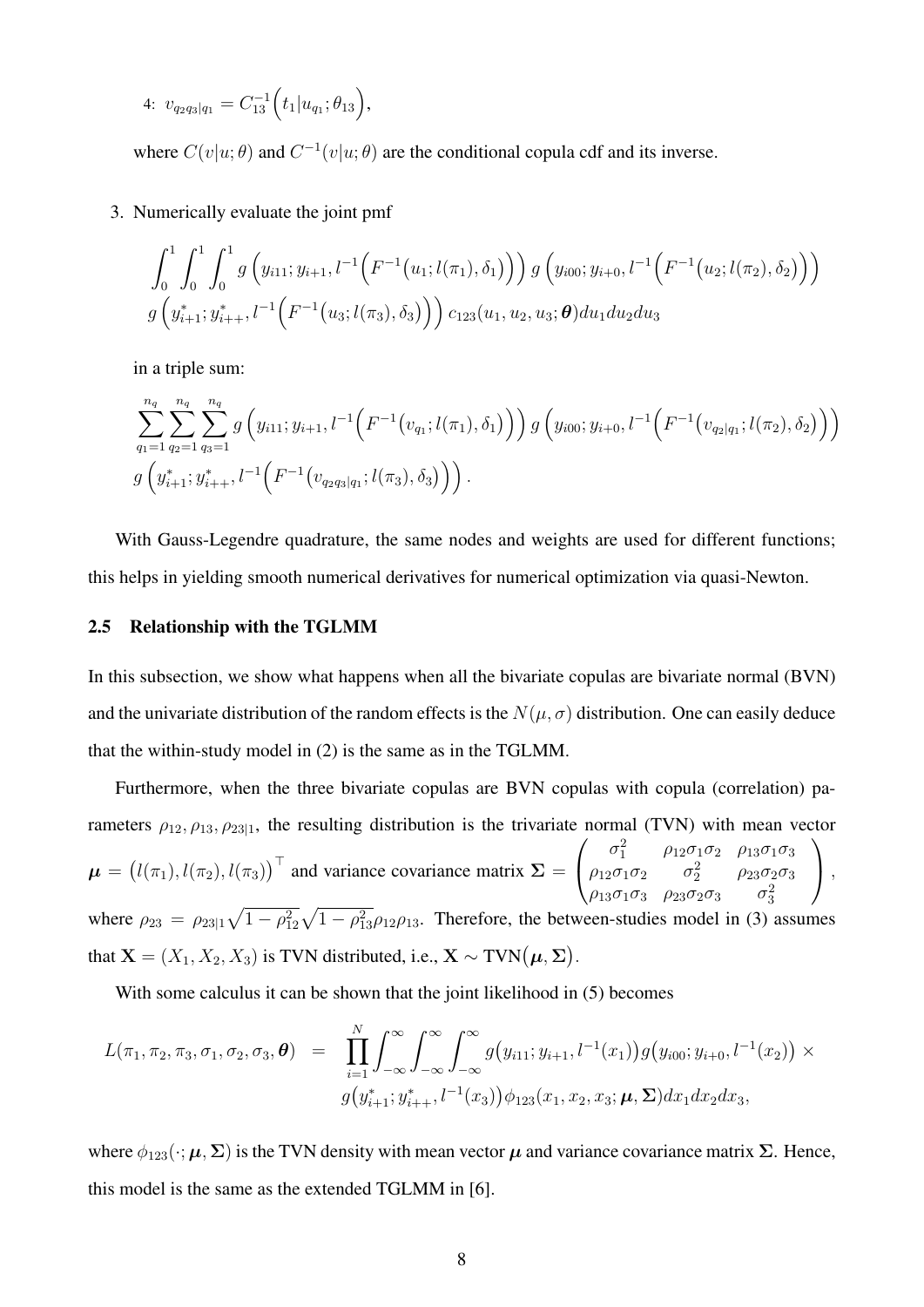## 3 Small-sample efficiency–misspecification of the random effects distribution

An extensive simulation study is conducted (a) to gauge the small-sample efficiency of the ML method, and (b) to investigate in detail the misspecification of the parametric margin or family of copulas of the random effects distribution. We also include comparisons with the TGLMM [\[6\]](#page-18-1), that is a vine copula mixed model composed of BVN copulas and normal margins as shown in Subsection [2.5,](#page-7-0) as the current state of the art of the various meta-analytic approaches to handle non-evaluable results. We don't include either the intent-to-diagnose approach or the BGLMM that excludes the non-evaluable subjects in our simulation study as Ma et al. [\[6\]](#page-18-1) has already established that these methods produce biased estimates in the presence of index test non-evaluable subjects.

In this simulation study we follow the configurations in Ma et al. [\[6\]](#page-18-1). We conduct simulation studies under three missing scenarios:

- the probabilities for non-evaluable diseased and non-diseased subjects are the same, i.e.,  $l^{-1}(x_4)$  =  $l^{-1}(x_5) = 0.1;$
- the probability for non-evaluable diseased subjects is smaller than the probability for nonevaluable non-diseased subjects, i.e.,  $l^{-1}(x_4) = 0.1 < l^{-1}(x_5) = 0.2$ ;
- the probability for non-evaluable non-diseased subjects is smaller than the probability for nonevaluable diseased subjects, i.e.,  $l^{-1}(x_4) = 0.2 > l^{-1}(x_5) = 0.1$ .

All three scenarios satisfy the MAR assumption, and the first scenario also satisfies the missing completely at random assumption [\[22\]](#page-19-4).

True sensitivity  $\pi_1$  and specificity  $\pi_2$  are 0.7 and 0.9, disease prevalence  $\pi_3$  is 0.25 and the variability parameters are  $\sigma_1 = \sigma_2 = \sigma_3 = 1$  or  $\gamma_1 = \gamma_2 = \gamma_3 = 0.1$  for normal or beta margin, respectively. A moderate negative Kendall's tau association of  $\tau_{12} = -0.5$  is assumed between  $X_1$ and  $X_2$ , a moderate positive Kendall's tau association of  $\tau_{13} = 0.5$  is assumed between  $X_1$  and  $X_3$ , and a moderate negative Kendall's tau association of  $\tau_{23|1} = -0.5$  is assumed between  $X_2$  and  $X_3$ given  $X_1$ . Under each setting, 10,000 meta-analysis data sets are simulated with  $N = 30$  studies in each data set. The simulation process is as below:

For 
$$
i = 1, \ldots, N
$$
:

1. Simulate  $(u_1, u_2, u_3)$  from a C-vine  $C(\cdot; \tau_{12}, \tau_{13}, \tau_{23|1})$  [\[23\]](#page-19-5). We convert from  $\tau$ 's to the BVN,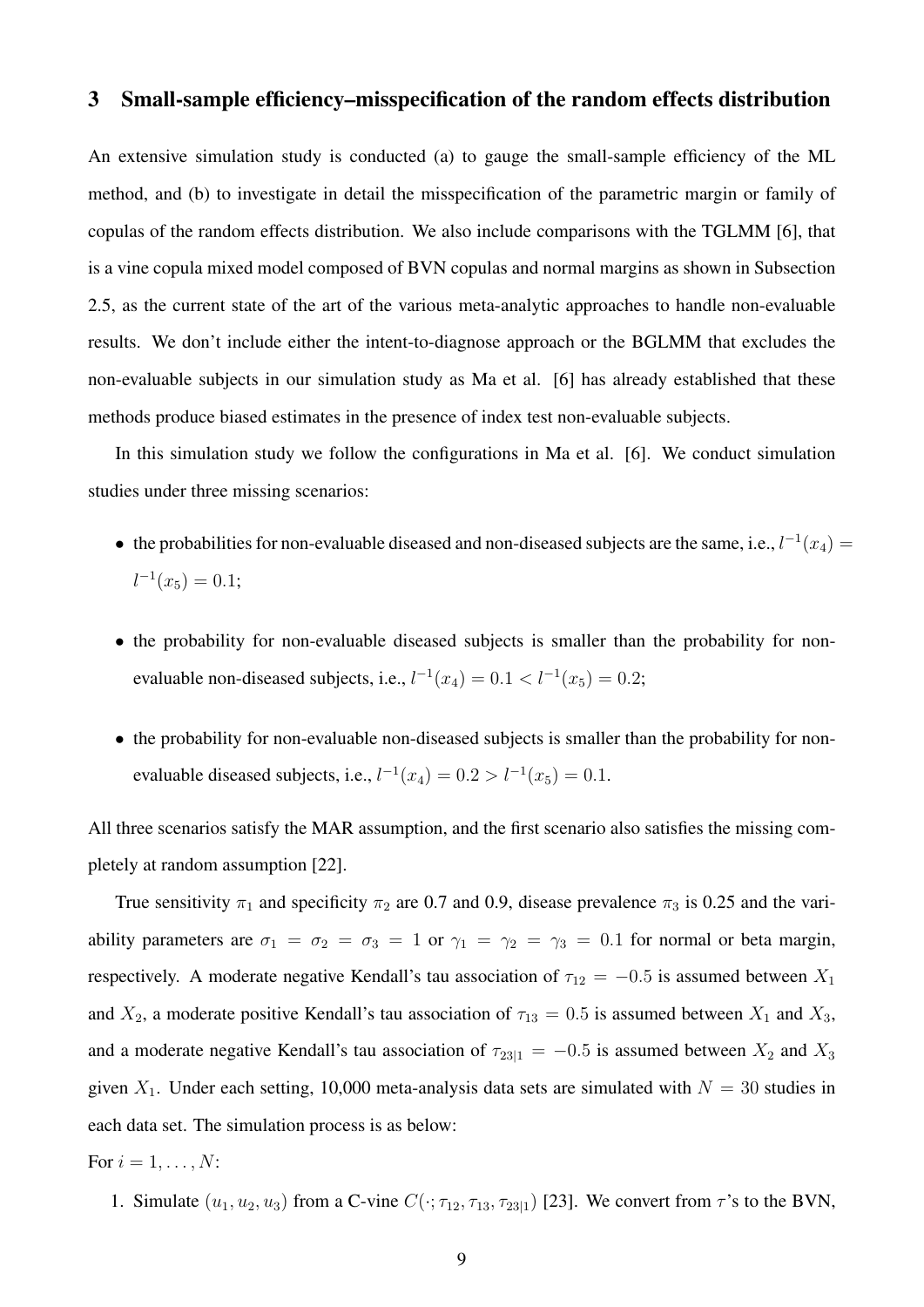Frank and (rotated) Clayton copula parameters  $\theta$ 's via the relations

<span id="page-9-0"></span>
$$
\tau = -\frac{2}{\pi} \arcsin(\theta),\tag{5}
$$

<span id="page-9-1"></span>
$$
\tau = \begin{cases}\n1 - 4\theta^{-1} - 4\theta^{-2} \int_{\theta}^{0} \frac{t}{e^t - 1} dt & , \quad \theta < 0 \\
1 - 4\theta^{-1} + 4\theta^{-2} \int_{0}^{\theta} \frac{t}{e^t - 1} dt & , \quad \theta > 0\n\end{cases}
$$
\n(6)

and

<span id="page-9-2"></span>
$$
\tau = \begin{cases}\n\theta/(\theta + 2) & , \text{ by } 0^{\circ} \text{ or } 180^{\circ} \\
-\theta/(\theta + 2) & , \text{ by } 90^{\circ} \text{ or } 270^{\circ}\n\end{cases}
$$
\n(7)

in [\[24\]](#page-19-6), [\[25\]](#page-19-7), and [\[26\]](#page-19-8), respectively.

- 2. Convert to beta or normal realizations via  $x_j = l^{-1} \left( F_i^{-1} \right)$  $j_j^{-1}\bigl(u_j, l(\pi_j), \delta_j\bigr)\Bigr) \text{ for } j=1,2,3.$
- 3. Simulate the study size n from a shifted gamma distribution [\[27\]](#page-19-9), i.e.,  $n \sim \text{sgamma}(\alpha =$  $1.2, \beta = 0.01, \text{lag} = 30$  and round off to the nearest integer.
- 4. Generate  $(y_{i00}, y_{i01}, y_{i10}, y_{i11}, y_{i20}, y_{i21})$  from  $\mathcal{M}_6(n, \varpi)$ ; see [\(1\)](#page-3-2) for the elements of the probability vector  $\varpi$ .

From the simulation results it is revealed that the maximum likelihood estimates (MLEs) are not affected by different missingness scenarios. Hence we provide here the simulation results for one missingness scenario. The results for the other two missingness scenarios are provided in the tables of the Supplementary Material. Tables [4](#page-10-0) and [5](#page-12-0) contain the resultant biases, standard deviations (SDs), average theoretical variances  $\sqrt{\bar{V}}$ , and root mean square errors (RMSEs), scaled by 100, for the MLEs under different copula choices and margins under different copula and marginal choices from the vine copula mixed model with normal (the SDs and  $\sqrt{\bar{V}}$ 's for the MLEs of  $\gamma_j$ 's instead of  $\sigma_j$ 's are provided for beta margins) and beta (the SDs and  $\sqrt{V}$ 's for the MLEs of  $\sigma_j$ 's instead of  $\gamma_j$ 's are provided for normal margins) margins, respectively. The theoretical variances of the MLEs are obtained via the gradients and the Hessian that were computed numerically during the maximization process. The true (simulated) copula distributions are the Clayton copulas rotated by 90 $\degree$  for both the  $C_{12}(\cdot; \tau_{12})$  and  $C_{13}(\cdot; \tau_{23|1})$  copulas and the Clayton copula for the  $C_{13}(\cdot; \tau_{13})$  copula.

Conclusions from the values in the tables are the following:

- ML with the true vine copula mixed model is highly efficient according to the simulated biases, SDs and RMSEs.
- The MLEs of  $\pi_j$ ,  $j = 1, 2, 3$  are not robust to margin misspecification, e.g., in Table 4 (Table 5) where the true univariate margins are normal (beta) the scaled biases for the MLEs of  $\pi_1$  for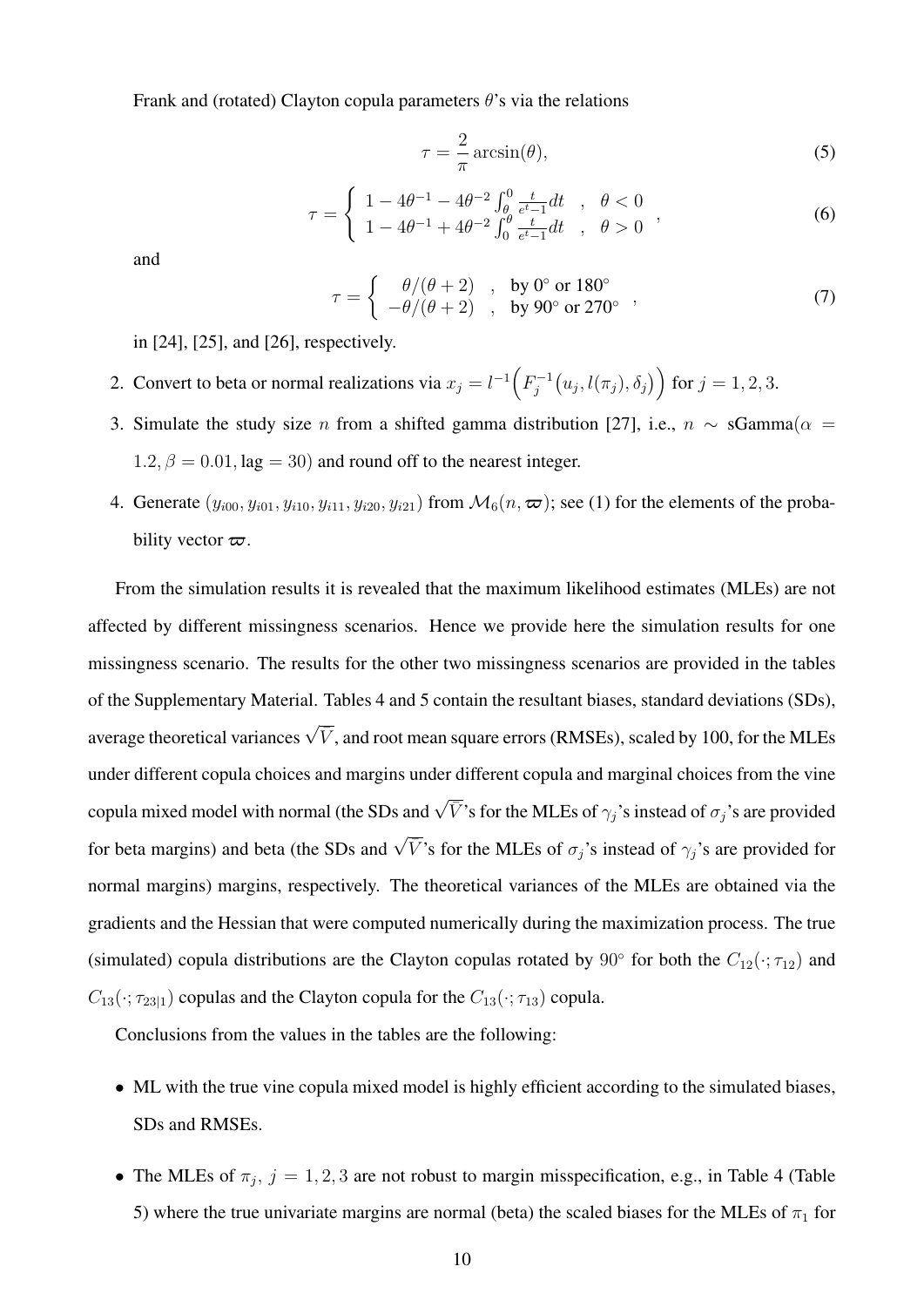<span id="page-10-0"></span>Table 4: Small sample of sizes  $N = 30$  simulations ( $10^4$  replications,  $n_q = 15$ ) from the extended trivariate vine copula *mixed model with normal margins and biases, root mean square errors (RMSEs) and standard deviations (SDs), along* mixea moaet with normat margins ana biases, root mean square errors (KMSEs) ana stanaara aeviations (SDs), atong<br>with the square root of the average theoretical variances (√V), scaled by 100, for the MLEs under different and margins. The true (simulated) copula distributions are the Clayton copulas rotated by  $90^{\circ}$  for both the  $C_{12}(\cdot;\tau_{12})$ *and*  $C_{13}(\cdot;\tau_{23|1})$  *copulas and the Clayton copula for the*  $C_{13}(\cdot;\tau_{13})$  *copula. The missing probability of diseased group is*  $s$ *smaller than non-diseased group, i.e.,*  $l^{-1}(x_4) = 0.1 < l^{-1}(x_5) = 0.2$ . The SDs and  $\sqrt{V}$  *s* for the MLEs of  $\gamma_j$  *s* insteads since  $\gamma_j$  *s* instead *of*  $\sigma_i$ 's are provided for beta margins.

|             | margin                  | copula                                        | $\pi_1$ | $\pi_2$        | $\pi_3$ | $\sigma_1$               | $\sigma_2$               | $\sigma_3$               | $\tau_{12}$ | $\tau_{13}$ | $\tau_{23 1}$ |
|-------------|-------------------------|-----------------------------------------------|---------|----------------|---------|--------------------------|--------------------------|--------------------------|-------------|-------------|---------------|
| <b>Bias</b> | <sup>†</sup> normal BVN |                                               | 0.19    | $-0.12$        | 0.11    | $-7.96$                  | $-2.36$                  | $-1.90$                  | $-4.87$     | $-3.33$     | 16.76         |
|             |                         | Frank                                         | 0.22    | $-0.16$        | $-0.27$ | $-7.44$                  | $-1.47$                  | $-2.31$                  | $-6.24$     | $-1.14$     | 15.21         |
|             | ş                       | $\text{Cln} \{0^\circ, 90^\circ\}$            | 0.32    | $-0.04$        | 0.88    | $-6.96$                  | 1.92                     | $-3.97$                  | $-3.73$     | $-6.85$     | 20.71         |
|             |                         | $\text{Cln} \{0^\circ, 270^\circ\}$           | 1.27    | $-0.22$        | 0.01    | $-9.14$                  | $-1.80$                  | 1.15                     | 4.94        | $-17.02$    | 16.67         |
|             | beta                    | <b>BVN</b>                                    | $-2.07$ | $-3.57$        | 4.04    | $\overline{\phantom{a}}$ | $\overline{\phantom{m}}$ | $\overline{a}$           | $-3.93$     | $-4.68$     | 18.46         |
|             |                         | Frank                                         |         | $-1.76 - 3.56$ | 3.55    | $\overline{a}$           |                          | $\overline{a}$           | $-5.90$     | $-1.81$     | 17.34         |
|             |                         | $\text{Cln} \{0^\circ, 90^\circ\}$            | $-1.82$ | $-3.71$        | 4.48    | $\overline{a}$           |                          | $\overline{a}$           | $-2.78$     | $-9.76$     | 19.03         |
|             |                         | $\text{Cln} \{0^\circ, 270^\circ\}$           | $-1.14$ | $-3.72$        | 4.15    | $\overline{a}$           |                          | $\overline{a}$           | 5.39        | $-17.35$    | 19.60         |
| <b>SD</b>   | <sup>†</sup> normal     | <b>BVN</b>                                    | 4.37    | 1.86           | 3.55    | 17.84                    | 16.56                    | 14.73                    | 15.38       | 13.20       | 23.98         |
|             |                         | Frank                                         | 4.61    | 1.93           | 3.60    | 18.59                    | 17.28                    | 14.81                    | 16.66       | 14.04       | 25.02         |
|             | ş                       | $\text{Cln} \{0^\circ, 90^\circ\}$            | 4.53    | 1.91           | 3.79    | 19.66                    | 18.88                    | 15.64                    | 14.28       | 17.85       | 24.96         |
|             |                         | $\text{Cln} \{0^\circ, 270^\circ\}$           | 4.28    | 2.00           | 3.71    | 18.96                    | 18.48                    | 17.35                    | 27.31       | 17.87       | 22.77         |
|             | beta                    | <b>BVN</b>                                    | 3.95    | 2.27           | 3.37    | 3.97                     | 3.03                     | 3.35                     | 15.08       | 13.19       | 23.61         |
|             |                         | Frank                                         | 4.13    | 2.34           | 3.38    | 4.14                     | 3.07                     | 3.34                     | 16.45       | 14.03       | 25.55         |
|             |                         | $\text{Cln} \{0^\circ, 90^\circ\}$            | 4.10    | 2.43           | 3.67    | 4.35                     | 3.69                     | 3.53                     | 14.52       | 17.58       | 26.02         |
|             |                         | $\text{Cln} \{0^\circ, 270^\circ\}$           | 3.91    | 2.41           | 3.58    | 4.21                     | 3.19                     | 4.13                     | 26.97       | 18.78       | 22.80         |
| $\sqrt{V}$  | $\dagger$ normal        | <b>BVN</b>                                    | 3.95    | 1.77           | 3.36    | 16.76                    | 15.84                    | 13.52                    | 12.73       | 11.05       | 18.65         |
|             |                         | Frank                                         | 3.90    | 1.74           | 3.20    | 17.04                    | 16.13                    | 13.19                    | 12.38       | 10.96       | 17.46         |
|             | ş                       | $\text{Cln} \{0^\circ, 90^\circ\}$            | 3.73    | 1.69           | 2.83    | 16.04                    | 14.72                    | 10.77                    | 11.20       | 8.37        | 13.52         |
|             |                         | $\text{Cln} \{0^\circ, 270^\circ\}$           | 3.42    | 1.65           | 3.02    | 15.86                    | 14.61                    | 13.07                    | 11.66       | 7.72        | 10.44         |
|             | beta                    | <b>BVN</b>                                    | 3.54    | 2.00           | 3.04    | 3.78                     | 2.54                     | 3.02                     | 12.79       | 11.22       | 18.70         |
|             |                         | Frank                                         | 3.51    | 1.94           | 2.89    | 3.87                     | 2.54                     | 2.88                     | 12.68       | 11.04       | 17.78         |
|             |                         | $\text{Cln} \{0^\circ, 90^\circ\}$            | 3.41    | 1.83           | 2.48    | 3.58                     | 2.46                     | 2.30                     | 11.57       | 8.79        | 13.99         |
|             |                         | $\text{Cln} \{0^\circ, 270^\circ \}$          | 3.13    | 1.83           | 2.70    | 3.53                     | 2.31                     | 2.82                     | 12.26       | 8.12        | 10.35         |
| <b>RMSE</b> | $\dagger$ normal        | <b>BVN</b>                                    | 4.37    | 1.86           | 3.55    | 19.54                    | 16.72                    | 14.85                    | 16.13       | 13.61       | 29.26         |
|             |                         | Frank                                         | 4.62    | 1.93           | 3.61    | 20.02                    | 17.34                    | 14.99                    | 17.79       | 14.09       | 29.28         |
|             | ş                       | $\text{Cln} \{0^\circ, 90^\circ\}$            | 4.54    | 1.91           | 3.89    | 20.86                    | 18.98                    | 16.14                    | 14.76       | 19.11       | 32.43         |
|             |                         | $\text{Cln} \{0^\circ, 270^\circ \}$          | 4.46    | 2.01           | 3.71    | 21.05                    | 18.56                    | 17.39                    | 27.75       | 24.67       | 28.22         |
|             | beta                    | <b>BVN</b>                                    | 4.46    | 4.24           | 5.26    | $\blacksquare$           | $\overline{\phantom{a}}$ | $\overline{\phantom{0}}$ | 15.58       | 14.00       | 29.97         |
|             |                         | Frank                                         | 4.49    | 4.26           | 4.90    | $\overline{a}$           |                          | $\overline{a}$           | 17.48       | 14.15       | 30.88         |
|             |                         | $\text{Cln} \{0^\circ, 90^\circ\}$            | 4.49    | 4.44           | 5.79    | $\overline{\phantom{0}}$ |                          | $\overline{\phantom{0}}$ | 14.78       | 20.11       | 32.24         |
|             |                         | $\overline{\text{Cln}}\{0^\circ, 270^\circ\}$ | 4.07    | 4.43           | 5.48    | $\overline{a}$           | $\overline{a}$           | $\overline{\phantom{0}}$ | 27.50       | 25.57       | 30.06         |

§: True model; <sup>†</sup>: The resulting model is the same as the TGLMM; Cln $\{\omega_1^{\circ}, \omega_2^{\circ}\}$ : The  $C_{13}(\cdot; \tau_{13})$  and  ${C_{12}(\cdot; \tau_{12}), C_{23|1}(\cdot; \tau_{23|1})}$  pair copulas are Clayton rotated by  $\omega_1$  and  $\omega_2$  degrees, respectively.

the various vine copula mixed models with beta (normal) margins range from  $-2.07$  (2.10) to  $-1.14$  (2.96).

• The SDs of  $\pi_j$ ,  $j = 1, 2, 3$  are not robust to margin misspecification, e.g., in Table 4 where the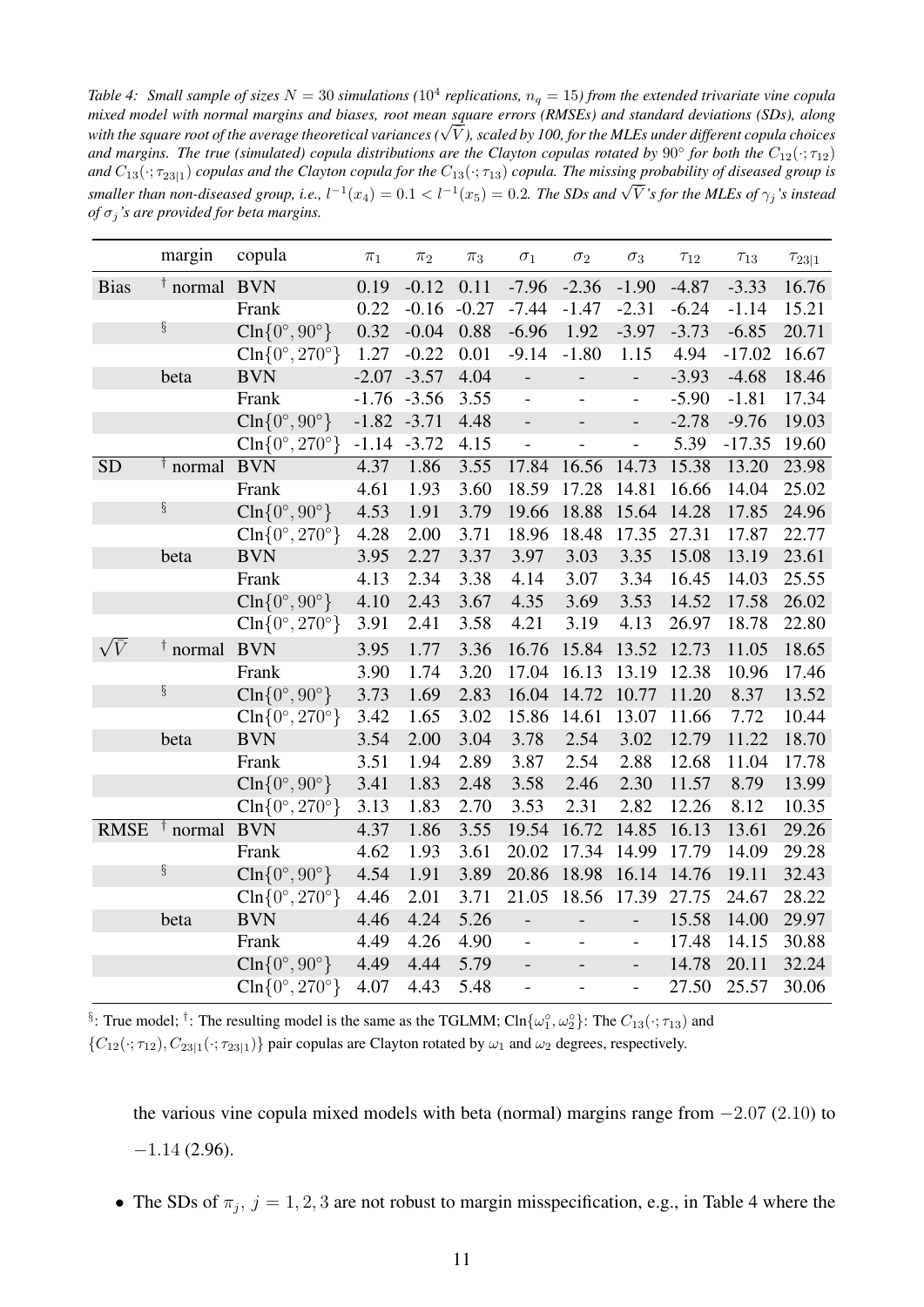true univariate margins are normal the scaled SDs for the MLEs of  $\pi_1$  for the various extended vine copula mixed models with normal margins range from 4.28 to 4.61, while for the various extended vine copula mixed models with beta margins range from 3.91 to 4.13.

- The MLEs of  $\pi_j$ ,  $j = 1, 2, 3$  are rather robust to bivariate copula misspecification, but their biases increase when the assumed bivariate copula has tail dependence of opposite direction from the true bivariate copula. For example, in Table 4 (Table 5) the scaled biases for the MLEs of  $\pi_1$  for the various vine copula mixed models with normal (beta) margins range from 0.19  $(0.64)$  to  $0.32$   $(0.71)$ , but the scaled bias rises to  $1.27$   $(1.34)$  when the Clayton copula rotated by 270 $\degree$  is assumed for both the  $C_{12}(\cdot; \tau_{12})$  and  $C_{13}(\cdot; \tau_{23|1})$  copulas.
- The SDs of  $\pi_j$ ,  $j = 1, 2, 3$  are robust to bivariate copula misspecification, e.g., in Table 4 (Table 5) the scaled SDs for the MLEs of  $\pi_1$  for the various vine copula mixed models with normal (beta) margins ranges from 4.28 (3.21) to 4.61 (3.38).
- The MLEs of  $\sigma_j$  or  $\gamma_j$ ,  $j = 1, 2, 3$  are rather robust to bivariate copula misspecification, but their biases increase when the assumed bivariate copula has tail dependence of opposite direction from the true bivariate copula. For example, in Table 4 (Table 5) the scaled biases for the MLEs of  $\sigma_1$  ( $\gamma_1$ ) for the various vine copula mixed models with normal (beta) margins range from  $-7.96$  ( $-1.54$ ) to  $-6.96$  ( $-1.50$ ), but the scaled bias drops to  $-9.14$  ( $-1.91$ ) when the Clayton copula rotated by 270° is called for both the  $C_{12}(\cdot; \tau_{12})$  and  $C_{13}(\cdot; \tau_{23|1})$  copulas.
- The SDs of  $\sigma_j$  or  $\gamma_j$  are robust to bivariate copula misspecification, e.g. in Table 4 the scaled SDs of  $\sigma_1$  range from 17.84 to 18.96 and in Table 5 the scaled SDs of  $\gamma_1$  range from 3.16 to 3.35.
- The ML estimates of  $\tau$ 's are robust to margin misspecification, as the copula remains invariant under any series of strictly increasing transformations of the components of the random vector, e.g., in Table 5 the scaled bias of  $\hat{\tau}_{12}$  is  $-4.13$  for the true extended vine copula mixed model and −4.18 for an extended vine copula mixed model with the true bivariate copulas but normal margins.
- The SDs of  $\tau$ 's are robust to margin misspecification (for the same reason as above), e.g., in Table 5 the scaled SD of  $\hat{\tau}_{12}$  is 15.01 for the true extended vine copula mixed model and 14.82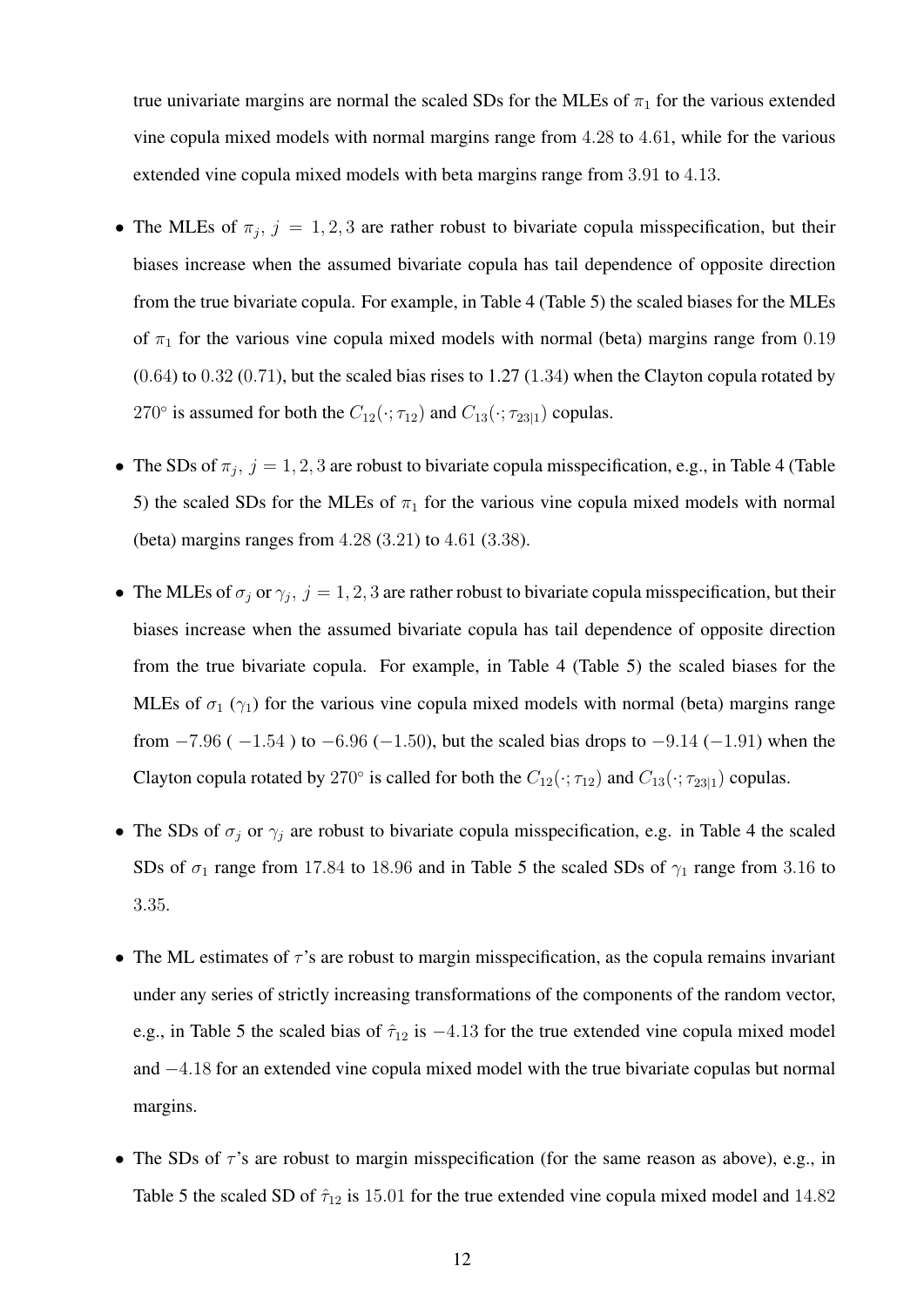#### for an extended vine copula mixed model with the true bivariate copulas but normal margins.

<span id="page-12-0"></span>Table 5: Small sample of sizes  $N=30$  simulations ( $10^4$  replications,  $n_q=15$ ) from the extended trivariate vine copula *mixed model with beta margins and biases, root mean square errors (RMSEs) and standard deviations (SDs), along with* mixea moaet with beta margins ana biases, root mean square errors (KMSEs) ana stanaara aeviations (SDs), atong with<br>the square root of the average theoretical variances (√V), scaled by 100, for the MLEs under different co and margins. The true (simulated) copula distributions are the Clayton copulas rotated by  $90^{\circ}$  for both the  $C_{12}(\cdot;\tau_{12})$ *and*  $C_{13}(\cdot;\tau_{23|1})$  *copulas and the Clayton copula for the*  $C_{13}(\cdot;\tau_{13})$  *copula. The missing probability of diseased group is*  $s$ *smaller than non-diseased group, i.e.,*  $l^{-1}(x_4) = 0.1 < l^{-1}(x_5) = 0.2$ . The SDs and  $\sqrt{V}$  *s* for the MLEs of  $\sigma_j$  *s* insteads since the must be value than non-diseased group, i.e.,  $l^{-1}(x_4) = 0.1 < l^{-1}(x_5) = 0.2$ . T *of*  $\gamma_j$ *'s are provided for normal margins.* 

|             | margin           | copula                               | $\pi_1$ | $\pi_2$ | $\pi_3$ | $\gamma_1$               | $\gamma_2$               | $\gamma_3$               | $\tau_{12}$ | $\tau_{13}$ | $\tau_{23 1}$ |
|-------------|------------------|--------------------------------------|---------|---------|---------|--------------------------|--------------------------|--------------------------|-------------|-------------|---------------|
| <b>Bias</b> | $\dagger$ normal | <b>BVN</b>                           | 2.25    | 3.59    | $-2.79$ | $\overline{a}$           | $\frac{1}{2}$            | $\overline{a}$           | $-6.31$     | $-2.51$     | 14.22         |
|             |                  | Frank                                | 2.10    | 3.53    | $-2.92$ | $\overline{a}$           | $\overline{a}$           | $\overline{a}$           | $-7.57$     | $-0.71$     | 11.71         |
|             |                  | $\text{Cln} \{0^\circ, 90^\circ\}$   | 2.16    | 3.68    | $-2.54$ | $\overline{a}$           | $\overline{a}$           |                          | $-4.18$     | $-2.36$     | 15.41         |
|             |                  | $\text{Cln} \{0^\circ, 270^\circ\}$  | 2.96    | 3.51    | $-2.80$ | $\overline{a}$           | $\overline{a}$           | $\overline{a}$           | 0.28        | $-12.14$    | 10.29         |
|             | beta             | <b>BVN</b>                           | 0.64    | $-0.02$ | 0.10    | $-1.51$                  | $-0.37$                  | $-0.57$                  | $-6.72$     | $-3.62$     | 17.75         |
|             |                  | Frank                                | 0.71    | $-0.11$ | $-0.13$ | $-1.50$                  | $-0.19$                  | $-0.68$                  | $-8.26$     | $-1.04$     | 16.53         |
|             | ş                | $\text{Cln} \{0^\circ, 90^\circ\}$   | 0.71    | $-0.01$ | 0.19    | $-1.54$                  | $-0.03$                  | $-1.03$                  | $-4.13$     | $-5.44$     | 14.81         |
|             |                  | $\text{Cln} \{0^\circ, 270^\circ\}$  | 1.34    | $-0.22$ | 0.20    | $-1.91$                  | $-0.23$                  | $-0.17$                  | $-0.65$     | $-12.45$    | 14.28         |
| <b>SD</b>   | $\dagger$ normal | <b>BVN</b>                           | 3.50    | 1.60    | 2.77    | 16.20                    | 21.16                    | 13.06                    | 17.23       | 15.58       | 30.77         |
|             |                  | Frank                                | 3.68    | 1.66    | 2.80    | 16.59                    | 22.27                    | 13.15                    | 18.74       | 16.76       | 31.27         |
|             |                  | $\text{Cln} \{0^\circ, 90^\circ\}$   | 3.66    | 1.65    | 2.91    | 17.36                    | 22.00                    | 13.87                    | 14.82       | 20.92       | 28.61         |
|             |                  | $\text{Cln} \{0^\circ, 270^\circ\}$  | 3.44    | 1.71    | 2.85    | 17.04                    | 23.62                    | 14.94                    | 28.32       | 20.78       | 29.77         |
|             | beta             | <b>BVN</b>                           | 3.25    | 1.86    | 2.60    | 3.16                     | 2.97                     | 2.42                     | 17.38       | 15.53       | 31.40         |
|             |                  | Frank                                | 3.38    | 1.96    | 2.61    | 3.23                     | 3.13                     | 2.39                     | 19.16       | 16.66       | 32.36         |
|             | ş                | $\text{Cln} \{0^\circ, 90^\circ\}$   | 3.38    | 1.94    | 2.74    | 3.35                     | 3.26                     | 2.44                     | 15.01       | 20.93       | 29.30         |
|             |                  | $\text{Cln} \{0^\circ, 270^\circ \}$ | 3.21    | 2.01    | 2.70    | 3.27                     | 3.26                     | 2.81                     | 29.16       | 22.00       | 29.70         |
| $\sqrt{V}$  | $\dagger$ normal | <b>BVN</b>                           | 3.25    | 1.43    | 2.63    | 14.90                    | 20.36                    | 11.73                    | 14.34       | 13.37       | 24.48         |
|             |                  | Frank                                | 3.21    | 1.43    | 2.53    | 14.87                    | 20.93                    | 11.60                    | 13.08       | 13.11       | 21.31         |
|             |                  | $\text{Cln} \{0^\circ, 90^\circ\}$   | 3.14    | 1.35    | 2.34    | 14.45                    | 18.53                    | 10.01                    | 11.83       | 10.51       | 16.45         |
|             |                  | $\text{Cln} \{0^\circ, 270^\circ\}$  | 2.89    | 1.37    | 2.51    | 14.12                    | 19.35                    | 11.70                    | 11.18       | 10.26       | 13.86         |
|             | beta             | <b>BVN</b>                           | 3.05    | 1.80    | 2.48    | 3.01                     | 2.84                     | 2.30                     | 14.61       | 13.44       | 24.71         |
|             |                  | Frank                                | 3.04    | 1.79    | 2.40    | 3.02                     | 2.93                     | 2.24                     | 13.96       | 13.34       | 22.40         |
|             | ş                | $\text{Cln} \{0^\circ, 90^\circ\}$   | 3.00    | 1.63    | 2.16    | 2.88                     | 2.60                     | 1.88                     | 12.54       | 11.10       | 17.33         |
|             |                  | $\text{Cln} \{0^\circ, 270^\circ \}$ | 2.78    | 1.71    | 2.40    | 2.80                     | 2.73                     | 2.29                     | 12.37       | 10.98       | 14.92         |
| <b>RMSE</b> | $\dagger$ normal | <b>BVN</b>                           | 4.16    | 3.93    | 3.93    | $\overline{a}$           | $\overline{\phantom{0}}$ | $\qquad \qquad -$        | 18.35       | 15.78       | 33.90         |
|             |                  | Frank                                | 4.24    | 3.90    | 4.05    | $\overline{\phantom{0}}$ | $\overline{\phantom{0}}$ | $\overline{\phantom{0}}$ | 20.21       | 16.77       | 33.39         |
|             |                  | $\text{Cln} \{0^\circ, 90^\circ\}$   | 4.25    | 4.03    | 3.87    | $\overline{a}$           | $\overline{a}$           | $\overline{a}$           | 15.39       | 21.05       | 32.50         |
|             |                  | $\text{Cln} \{0^\circ, 270^\circ \}$ | 4.53    | 3.90    | 4.00    | $\overline{a}$           |                          | $\overline{a}$           | 28.32       | 24.07       | 31.50         |
|             | beta             | <b>BVN</b>                           | 3.31    | 1.86    | 2.60    | 3.50                     | 3.00                     | 2.49                     | 18.63       | 15.94       | 36.07         |
|             |                  | Frank                                | 3.46    | 1.96    | 2.62    | 3.56                     | 3.13                     | 2.49                     | 20.87       | 16.69       | 36.33         |
|             | ş                | $\text{Cln} \{0^\circ, 90^\circ\}$   | 3.45    | 1.94    | 2.75    | 3.69                     | 3.26                     | 2.65                     | 15.56       | 21.62       | 32.83         |
|             |                  | $\text{Cln} \{0^\circ, 270^\circ\}$  | 3.48    | 2.03    | 2.71    | 3.79                     | 3.27                     | 2.82                     | 29.17       | 25.27       | 32.95         |

§: True model; <sup>†</sup>: The resulting model is the same as the TGLMM; Cln $\{\omega_1^{\circ}, \omega_2^{\circ}\}$ : The  $C_{13}(\cdot; \tau_{13})$  and  ${C_{12}(\cdot; \tau_{12}), C_{23|1}(\cdot; \tau_{23|1})}$  pair copulas are Clayton rotated by  $\omega_1$  and  $\omega_2$  degrees, respectively.

These results are in line with our previous studies [\[12,](#page-18-6) [16–](#page-19-0)[19\]](#page-19-1). The estimation of the univariate meta-analytic parameters is a univariate inference, and hence it is the univariate marginal distribution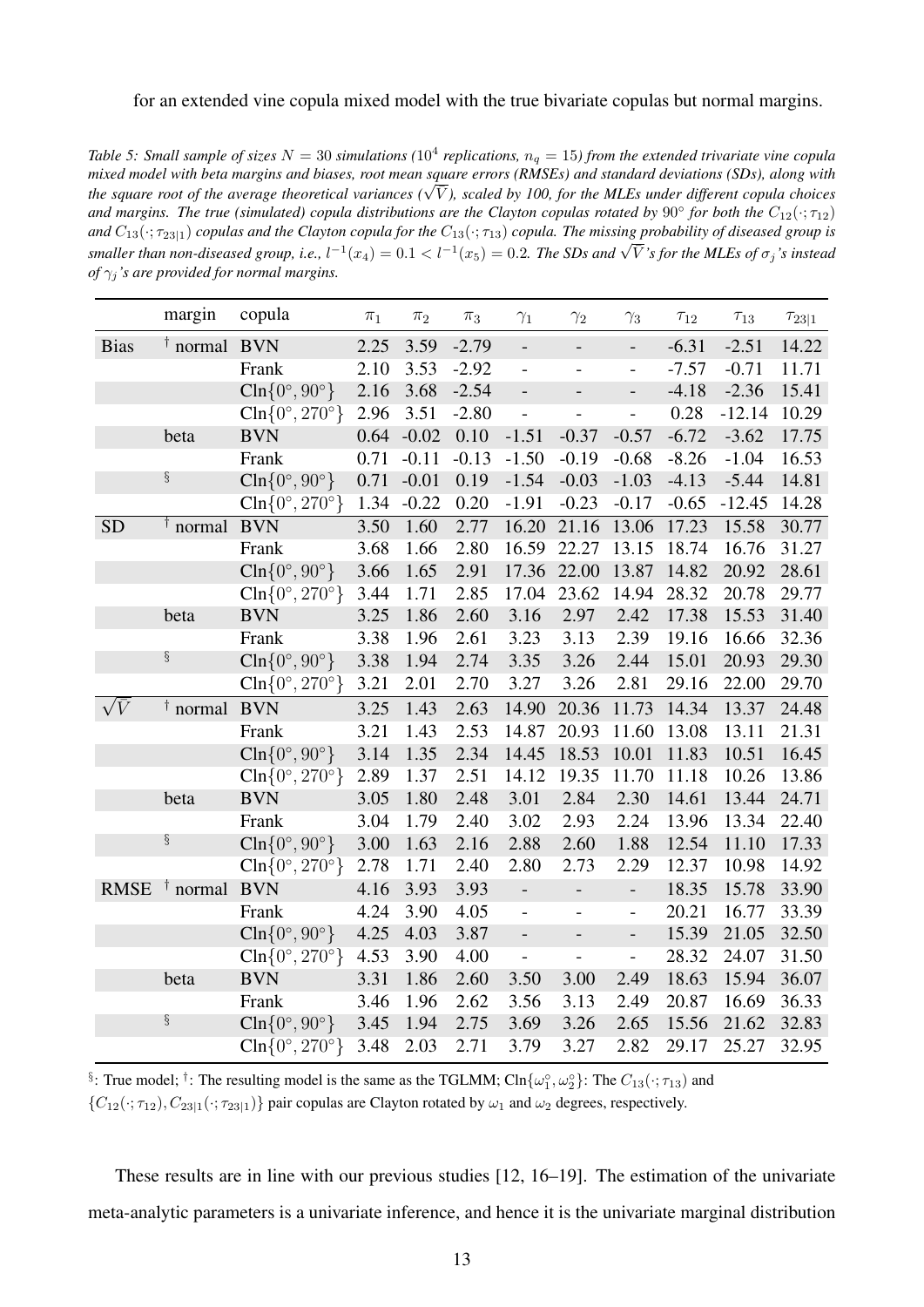that matters and not the type of the copula. The extended TGLMM [\[6\]](#page-18-1) is restricted to normal margins, hence as shown in Table [5](#page-12-0) and Supplementary Tables 3 and 4, leads to biased estimates of the metaanalytic parameters of sensitivity, specificity and prevalence when the true univariate distribution of the latent sensitivity, specificity, and disease prevalence is beta. This is due to the fact that the vine copula mixed models with beta margins operate on the original scale of sensitivity, specificity and disease prevalence, which is not the case for the TGLMM that solely operates on a transformed scale.

## <span id="page-13-0"></span>4 Re-evaluation of the meta-analysis of coronary CT angiography studies

We illustrate the use of the vine copula mixed model for the meta-analysis of diagnostic accuracy studies in the presence of non-evaluable subjects by re-analysing the data on 26 studies from a systematic review for diagnostic accuracy studies of coronary CT angiography [\[5,](#page-18-0) [6\]](#page-18-1).

We fit the vine copula mixed model for all different permutations, choices of parametric families of copulas and margins. To make it easier to compare strengths of dependence, we convert from  $\tau$  to the BVN, Frank and (rotated) Clayton copula parameter  $\theta$  via the relations in [\(5\)](#page-9-0), [\(6\)](#page-9-1), and [\(7\)](#page-9-2). Since the number of parameters is the same between the models, we use the maximized log-likelihood that corresponds to the estimates as a rough diagnostic measure for goodness of fit between the models.

In Table [6](#page-14-0) we present the results from the first permutation, as a different indexing didn't lead to any significant differences due to the small sample size. This is consistent with our previous study on trivariate vine copula mixed models [\[12\]](#page-18-6). The log-likelihoods showed that a vine copula mixed model with the Clayton copula for the  $C_{12}(\cdot; \tau_{12})$  copula and the Clayton copula rotated by  $90^{\circ}$  for both the  $C_{13}(\cdot; \tau_{13})$  and  $C_{23|1}(\cdot; \tau_{23|1})$  copulas and beta margins provides the best fit (Table [6\)](#page-14-0). It is also revealed that a vine copula mixed model with the sensitivity, specificity, and prevalence on the original scale provides better fit than the TGLMM, which models the sensitivity, specificity and prevalence on a transformed scale.

Though typically the focus of meta-analysis has been to derive the summary-effect estimates, there is increasing interest in drawing predictive inference. A summary receiver operating characteristic (SROC) curve has been deduced for the bivariate copula mixed model [\[16\]](#page-19-0) through a median regression curve of  $X_1$  on  $X_2$ . However, as there is no priori reason to regress  $X_1$  on  $X_2$  instead of the other way around, Nikoloulopoulos [\[16\]](#page-19-0) has also provided a median regression curve of  $X_2$  on  $X_1$ . In addition to using just median regression curves, quantile regression curves with a focus on high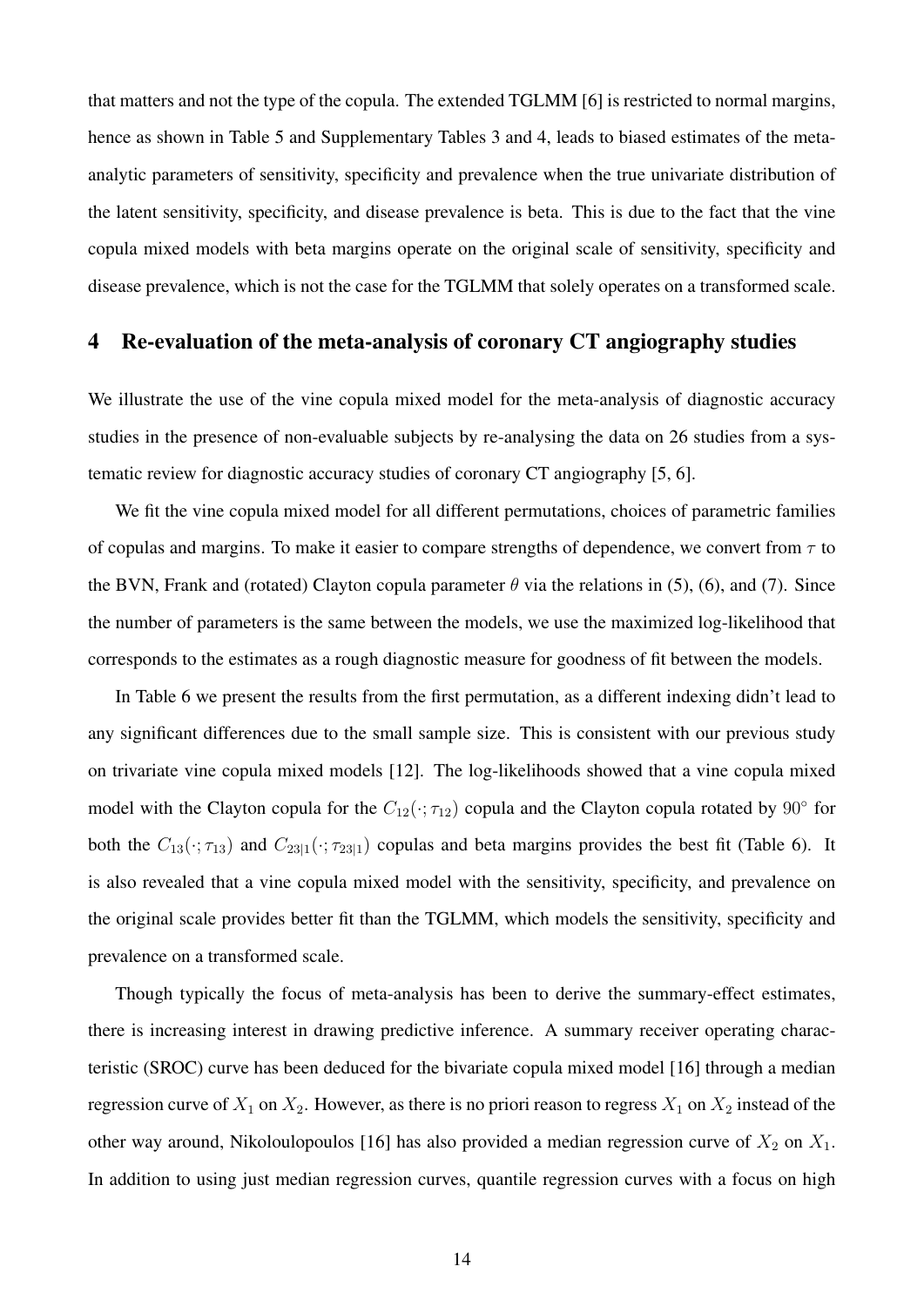|               |                                       |           |          | Normal margins                                 |  |                                    |                                               |  |          |           |  |
|---------------|---------------------------------------|-----------|----------|------------------------------------------------|--|------------------------------------|-----------------------------------------------|--|----------|-----------|--|
|               | $BVN$ <sup><math>\dagger</math></sup> |           |          | $\overline{\text{Cln} \{0^\circ, 90^\circ\}}$  |  | $\text{Cln}\{0^\circ, 270^\circ\}$ |                                               |  | Frank    |           |  |
|               | Est.                                  | <b>SE</b> | Est.     | <b>SE</b>                                      |  | Est.                               | <b>SE</b>                                     |  | Est.     | <b>SE</b> |  |
| $\pi_1$       | 0.982                                 | 0.006     | 0.982    | 0.006                                          |  | 0.982                              | 0.006                                         |  | 0.980    | 0.005     |  |
| $\pi_2$       | 0.890                                 | 0.021     | 0.892    | 0.021                                          |  | 0.891                              | 0.021                                         |  | 0.885    | 0.022     |  |
| $\pi_3$       | 0.481                                 | 0.040     | 0.482    | 0.039                                          |  | 0.484                              | 0.039                                         |  | 0.478    | 0.039     |  |
| $\sigma_1$    | 0.687                                 | 0.343     | 0.670    | 0.347                                          |  | 0.684                              | 0.328                                         |  | 0.478    | 0.291     |  |
| $\sigma_2$    | 0.866                                 | 0.200     | 0.863    | 0.198                                          |  | 0.843                              | 0.189                                         |  | 0.878    | 0.190     |  |
| $\sigma_3$    | 0.790                                 | 0.115     | 0.781    | 0.094                                          |  | 0.808                              | 0.104                                         |  | 0.753    | 0.118     |  |
| $\tau_{12}$   | 0.539                                 | 0.374     | 0.391    | 0.375                                          |  | 0.439                              | 0.364                                         |  | 0.815    | 0.203     |  |
| $\tau_{13}$   | $-0.110$                              | 0.227     | 0.018    | 0.346                                          |  | $-0.058$                           | 0.108                                         |  | $-0.026$ | 0.260     |  |
| $\tau_{23 1}$ | $-0.231$                              | 0.312     | $-0.320$ | 0.281                                          |  | $-0.040$                           | 0.128                                         |  | $-0.911$ | 0.132     |  |
| $\log L$      |                                       | $-194.9$  |          | $-194.3$                                       |  | $-195.4$                           |                                               |  | $-194.4$ |           |  |
|               |                                       |           |          | Beta margins                                   |  |                                    |                                               |  |          |           |  |
|               | <b>BVN</b>                            |           |          | $\overline{\text{Cln}\{0^\circ, 90^\circ\}}$ § |  |                                    | $\text{Cln}\left\{0^\circ, 270^\circ\right\}$ |  |          | Frank     |  |
|               | Est.                                  | <b>SE</b> | Est.     | <b>SE</b>                                      |  | Est.                               | <b>SE</b>                                     |  | Est.     | $\rm SE$  |  |
| $\pi_1$       | 0.978                                 | 0.006     | 0.977    | 0.006                                          |  | 0.978                              | 0.005                                         |  | 0.977    | 0.005     |  |
| $\pi_2$       | 0.864                                 | 0.022     | 0.865    | 0.022                                          |  | 0.865                              | 0.021                                         |  | 0.856    | 0.023     |  |
| $\pi_3$       | 0.484                                 | 0.034     | 0.483    | 0.032                                          |  | 0.487                              | 0.032                                         |  | 0.480    | 0.034     |  |
| $\gamma_1$    | 0.010                                 | 0.011     | 0.009    | 0.011                                          |  | 0.009                              | 0.011                                         |  | 0.005    | 0.006     |  |
| $\gamma_2$    | 0.076                                 | 0.031     | 0.075    | 0.031                                          |  | 0.073                              | 0.029                                         |  | 0.081    | 0.031     |  |
| $\gamma_3$    | 0.118                                 | 0.027     | 0.115    | 0.022                                          |  | 0.123                              | 0.025                                         |  | 0.110    | 0.028     |  |
| $\tau_{12}$   | 0.519                                 | 0.367     | 0.407    | 0.456                                          |  | 0.465                              | 0.490                                         |  | 0.797    | 0.205     |  |
| $\tau_{13}$   | $-0.105$                              | 0.225     | 0.033    | 0.272                                          |  | $-0.057$                           | 0.107                                         |  | $-0.016$ | 0.252     |  |
| $\tau_{23 1}$ | $-0.241$                              | 0.282     | $-0.345$ | 0.234                                          |  | $-0.040$                           | 0.124                                         |  | $-0.911$ | 0.104     |  |
| $\log L$      | $-194.5$                              |           |          | $-193.9$                                       |  | $-195.2$                           |                                               |  | $-194.0$ |           |  |

<span id="page-14-0"></span>*Table 6: Maximised log-likelihoods, ML estimates and standard errors (SE) of the trivariate vine copula mixed models for diagnostic accuracy studies of coronary CT angiography.*

§: Best fit; <sup>†</sup>: The resulting model is the same as the TGLMM; Cln $\{\omega_1^{\circ}, \omega_2^{\circ}\}$ : The  $C_{12}(\cdot; \tau_{12})$  and  $\{C_{13}(\cdot; \tau_{13})$ ,  $C_{23|1}(\cdot;\tau_{23|1})$ } pair copulas are Clayton rotated by  $\omega_1$  and  $\omega_2$  degrees, respectively.

 $(q = 0.99)$  and low quantiles  $(q = 0.01)$ , which are strongly associated with the upper and lower tail dependence imposed from each parametric family of copulas, have also been proposed [\[16\]](#page-19-0). These can been seen as confidence regions of the median regression SROC curve. Finally, a contour plot of the the random effects distribution at the ML estimate has been proposed to preserve the nature of a bivariate response instead of a univariate response along with a covariate [\[16\]](#page-19-0). The contour plot can be seen as the predictive region of the estimated pair of sensitivity and specificity. The prediction region of the copula mixed model does not depend on the assumption of bivariate normality of the random effects as in the TGLMM and therefore has a non-elliptical shape.

Figure [1](#page-15-0) demonstrates the SROC curves and summary operating points (a pair of average sensitivity and specificity) with a confidence and a predictive region from the best fitted and BVN copula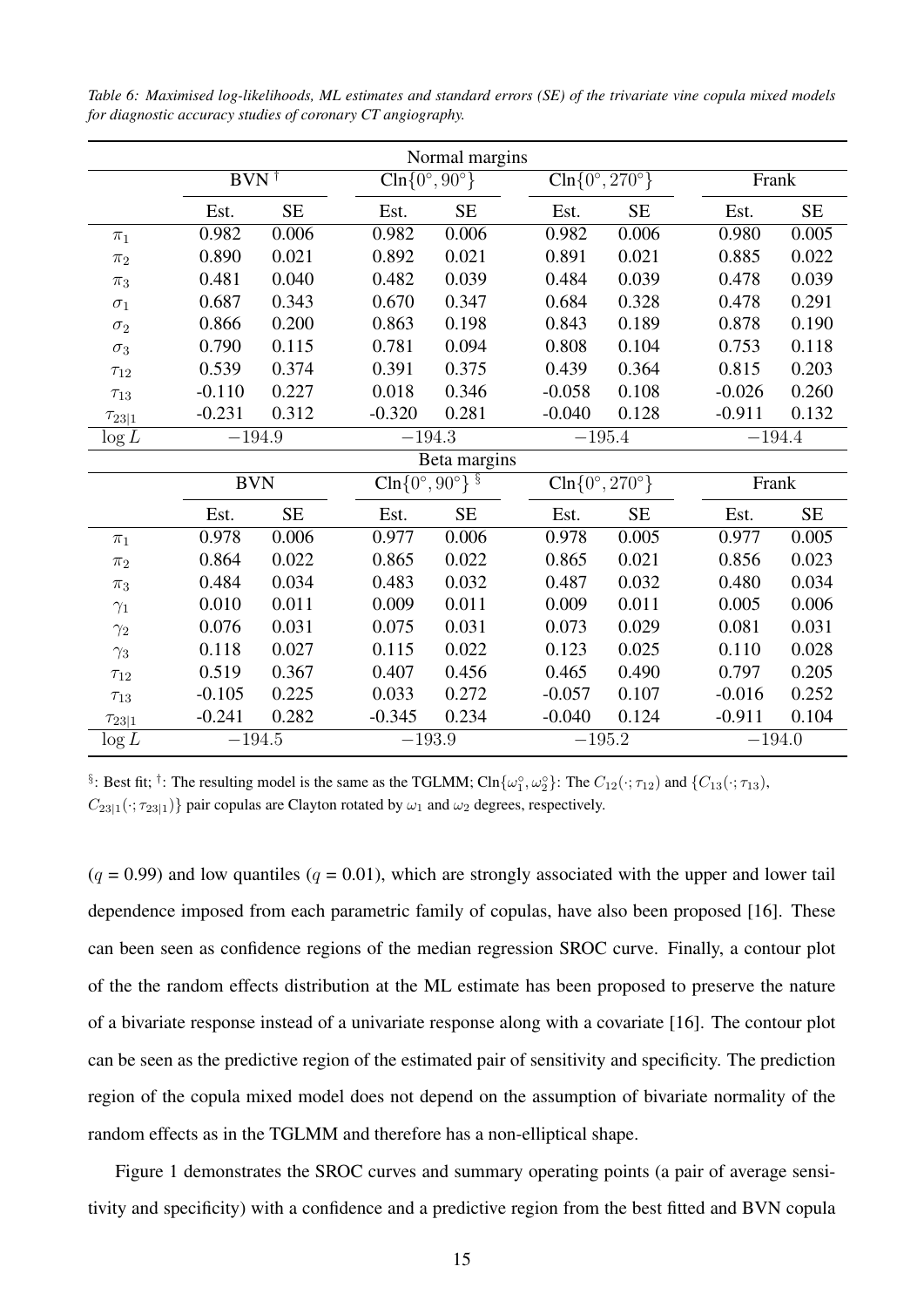<span id="page-15-0"></span>*Figure 1: Contour plots (predictive region) and quantile regression curves from the best fitted and BVN copula with normal (upper panel graph) and beta (lower panel graph) margins. For normal margins, the axes are in logit scale since we also plot the estimated contour plot of the random effects distribution as predictive region; this has been estimated for the logit pair of (Sensitivity, Specificity).*



§: Best fit; <sup>†</sup>: The resulting model is the same as the TGLMM;  $\blacksquare$ : summary point;  $\circ$ : study estimate; Red and green lines represent the quantile regression curves  $x_1 := \tilde{x}_1(x_2, q)$  and  $x_2 := \tilde{x}_2(x_1, q)$ , respectively; for  $q = 0.5$  solid lines and for  $q \in \{0.01, 0.99\}$  dotted lines (confidence region).

with normal (upper panel graph) and beta (lower panel graph) margins. From the graph it is apparent that better prediction is achieved when a Clayton copula with beta margins is assumed for the random effects distribution of the latent sensitivity and specificity.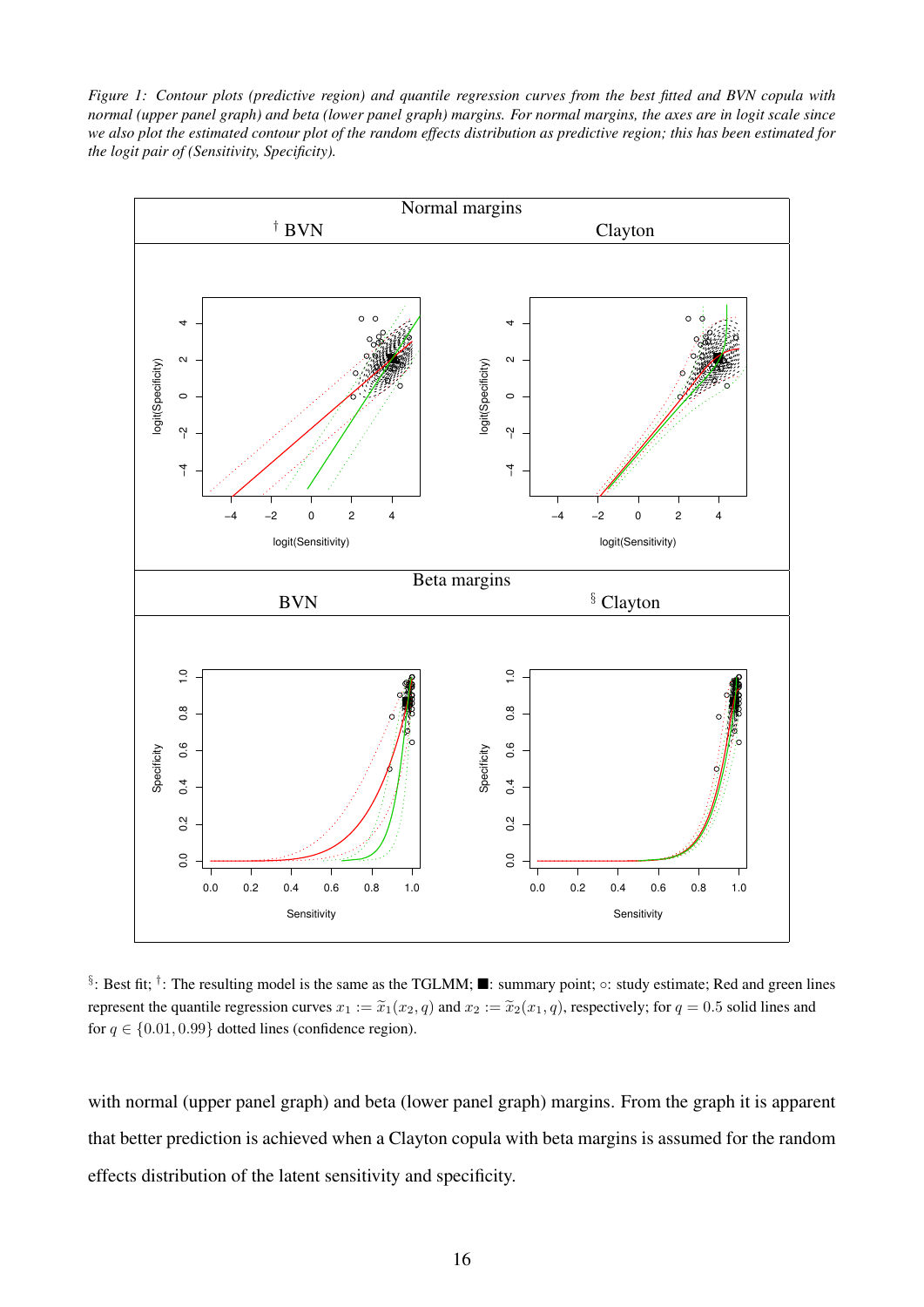## 5 Discussion

We have exemplified the vine copula mixed model for trivariate meta-analysis of diagnostic test accuracy studies [\[12\]](#page-18-6) in the presence of non-evaluable subjects. It includes the extended TGLMM [\[6\]](#page-18-1) as a special case and it can be seen to provide an improvement over the latter on the basis of the loglikelihood principle. Hence, superior statistical inference for the meta-analytic parameters of interest can be achieved when there is a belief in an MAR assumption.

This improvement relies on the fact that the random effects distribution is expressed via vine copulas. The TVN distribution of the transformed latent proportions in the TGLMM has restricted properties, i.e., a linear correlation structure and normal margins. Copulas break the model building process into two separate steps, the choice of arbitrary marginal distributions, and the choice of an arbitrary copula function (dependence structure). Hence, we can use beta instead of normal margins to model the latent proportions in the original scale. The choice of the copula couldn't be other than the class of vine copulas. Vine copulas allow for flexible tail dependence, different from assuming simple linear correlation structures, tail independence and normality [\[13\]](#page-18-7), which makes them well suited for meta-analysis of diagnostic tests as the traditional assumption of multivariate normality is invalid.

It has been reported in the literature that in the TGLMM estimation problems relating to the correlation parameters exist, such as non-convergence and a singular covariance matrix, particularly if the sample size is small [\[8\]](#page-18-3). Nevertheless, we rather propose a numerically stable ML estimation technique based on Gauss-Legendre quadrature; the crucial step is to convert from independent to dependent quadrature points. The application example and simulations use a sufficient number of individual studies, i.e.,  $N = 30$ . For meta-analyses with fewer studies one can simplify the model using a truncated at level 1 vine copula. We refer the interested reader to our previous study on trivariate vine copula mixed models [\[12\]](#page-18-6) for simulations and various application examples that involve a small number of studies and call this notion of a truncated at level 1 vine copula. The improvement over the reduction of the dependence parameters is small (one dependence parameter less), but for estimation purposes this is extremely useful for a small number of studies.

In an era of evidence-based medicine, decision makers need high-quality procedures such as the SROC curves to support decisions about whether or not to use a diagnostic test in a specific clinical situation. Different SROC curves essentially show the effect of different model (random effect distri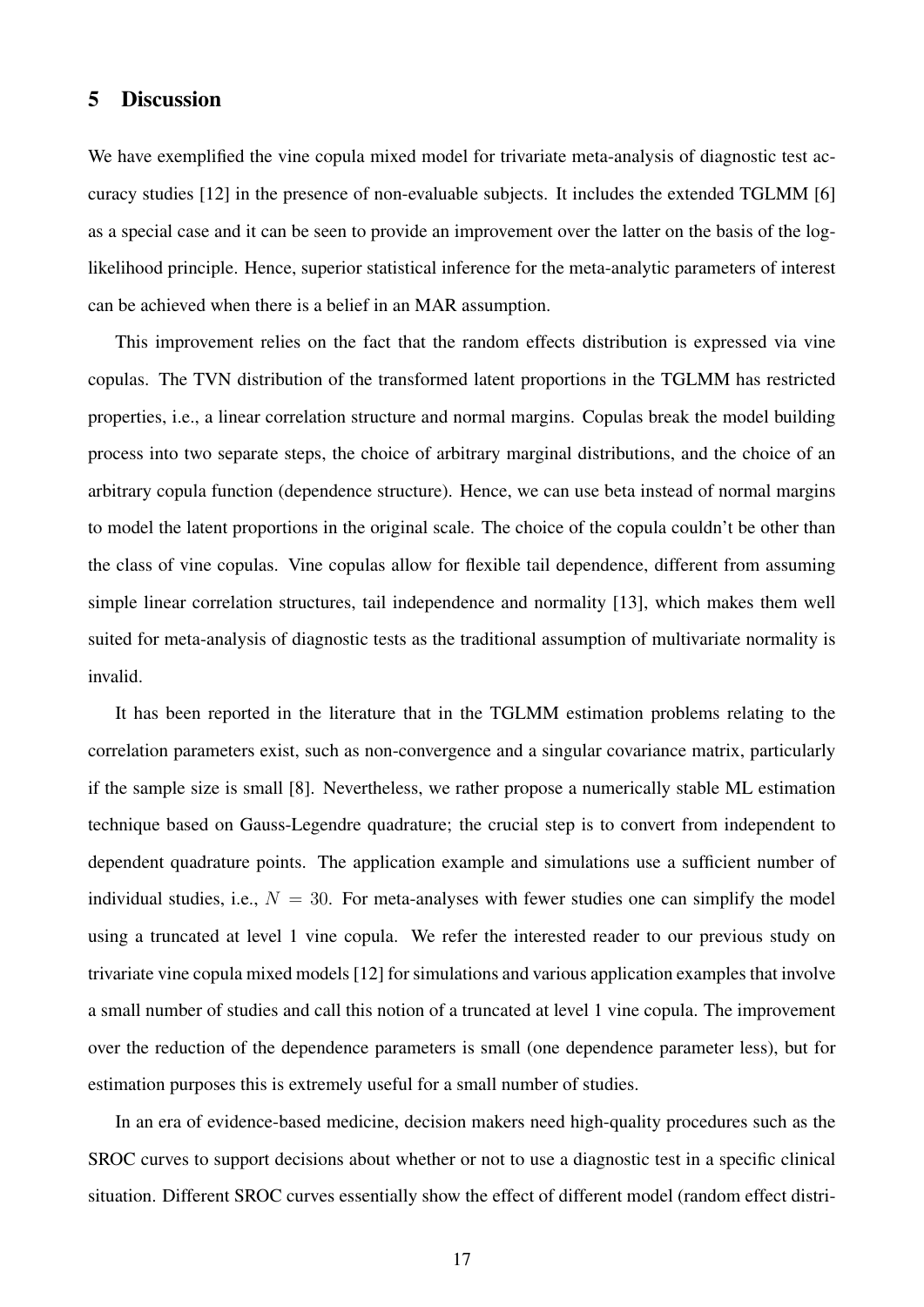bution) assumptions, since SROC is an inference that depends on the joint distribution. For the vine copula mixed model, the model parameters (including dependence parameters), the choice of the pair copulas, and the choice of the margin affect the shape of the SROC curve [\[16\]](#page-19-0), while the SROC curve from the TGLMM is severely restricted to the elliptical (linear) shape.

A recurrent theme underlying our methodology for analysis in the presence of missing data is the need to make assumptions that cannot be verified based on the observed data. Throughout this paper we adopted the assumption of MAR. Nevertheless, it is natural to be concerned about robustness or sensitivity of inferences to departures from the MAR assumption. Future research will focus to handle the case when the non-evaluable subjects will be treated as non-missing categories.

# **Software**

R functions to derive estimates and simulate from the vine copula mixed model for trivariate metaanalysis of diagnostic studies in the presence of non-evaluable subjects are part of the R package CopulaREMADA [\[28\]](#page-19-10). The data and code used in Section [4](#page-13-0) are given as code examples in the package.

# Acknowledgements

The simulations presented in this paper were carried out on the High Performance Computing Cluster supported by the Research and Specialist Computing Support service at the University of East Anglia.

## References

- <span id="page-17-0"></span>[1] D. Jackson, R. Riley, and I. R. White. Multivariate meta-analysis: Potential and promise. *Statistics in Medicine*, 30(20):2481–2498, 2011.
- [2] D. Mavridis and G. Salanti. A practical introduction to multivariate meta-analysis. *Statistical Methods in Medical Research*, 22(2):133–158, 2013.
- <span id="page-17-1"></span>[3] X. Ma, L. Nie, S. R Cole, and H. Chu. Statistical methods for multivariate meta-analysis of diagnostic tests: An overview and tutorial. *Statistical Methods in Medical Research*, 25:1596– 1619, 2016.
- <span id="page-17-2"></span>[4] C. B. Begg, R. A. Greenes, and B. Iglewicz. The influence of uninterpretability on the assessment of diagnostic tests. *Journal of Chronic Diseases*, 39(8):575–584, 1986.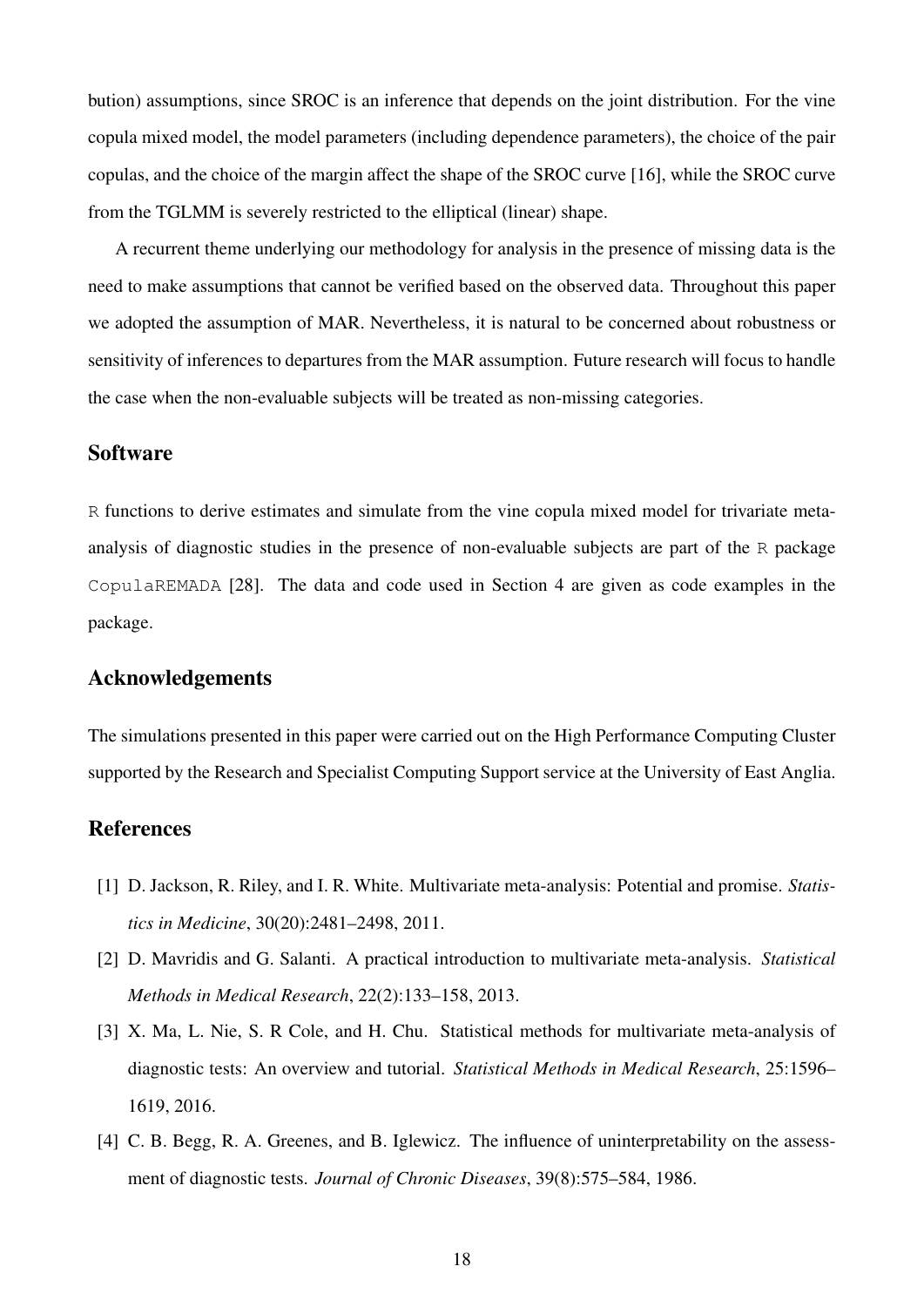- <span id="page-18-0"></span>[5] G. M. Schuetz, P. Schlattmann, and M. Dewey. Use of  $3 \times 2$  tables with an intention to diagnose approach to assess clinical performance of diagnostic tests: Meta-analytical evaluation of coronary CT angiography studies. *BMJ (Online)*, 345:e6717, 2012.
- <span id="page-18-1"></span>[6] X. Ma, M. F. K. Suri, and H. Chu. A trivariate meta-analysis of diagnostic studies accounting for prevalence and non-evaluable subjects: Re-evaluation of the meta-analysis of coronary CT angiography studies. *BMC Medical Research Methodology*, 14:128, 2014.
- <span id="page-18-2"></span>[7] H. Chu and S. R. Cole. Bivariate meta-analysis of sensitivity and specificity with sparse data: a generalized linear mixed model approach. *Journal of Clinical Epidemiology*, 59(12):1331– 1332, 2006.
- <span id="page-18-3"></span>[8] H. Chu, L. Nie, S. R. Cole, and C. Poole. Meta-analysis of diagnostic accuracy studies accounting for disease prevalence: Alternative parameterizations and model selection. *Statistics in Medicine*, 28(18):2384–2399, 2009.
- <span id="page-18-4"></span>[9] H. Brenner and O. Gefeller. Variation of sensitivity, specificity, likelihood ratios and predictive values with disease prevalence. *Statistics in Medicine*, 16(9):981–991, 1997.
- [10] M. M. G. Leeflang, P. M. M. Bossuyt, and L. Irwig. Diagnostic test accuracy may vary with prevalence: implications for evidence-based diagnosis. *Journal of Clinical Epidemiology*, 62 (1):5–12, 2009.
- <span id="page-18-5"></span>[11] M. M. G. Leeflang, A. W. S. Rutjes, J. B. Reitsma, L. Hooft, and P. M. M. Bossuyt. Variation of a test's sensitivity and specificity with disease prevalence. *Canadian Medical Association Journal*, 185(11):E537–E544, 2013.
- <span id="page-18-6"></span>[12] A. K. Nikoloulopoulos. A vine copula mixed effect model for trivariate meta-analysis of diagnostic test accuracy studies accounting for disease prevalence. *Statistical Methods in Medical Research*, 26(5):2270–2286, 2017.
- <span id="page-18-7"></span>[13] H. Joe, H. Li, and A. K. Nikoloulopoulos. Tail dependence functions and vine copulas. *Journal of Multivariate Analysis*, 101:252–270, 2010.
- <span id="page-18-8"></span>[14] K. Aas, C. Czado, A. Frigessi, and H. Bakken. Pair-copula constructions of multiple dependence. *Insurance: Mathematics & Economics*, 44:182–198, 2009.
- <span id="page-18-9"></span>[15] H. Joe. Families of m-variate distributions with given margins and  $m(m-1)/2$  bivariate dependence parameters. In L. Rüschendorf, B. Schweizer, and M.D. Taylor, editors, *Distributions with Fixed Marginals and Related Topics*, volume 28, pages 120–141, Hayward, CA, 1996. Institute of Mathematical Statistics.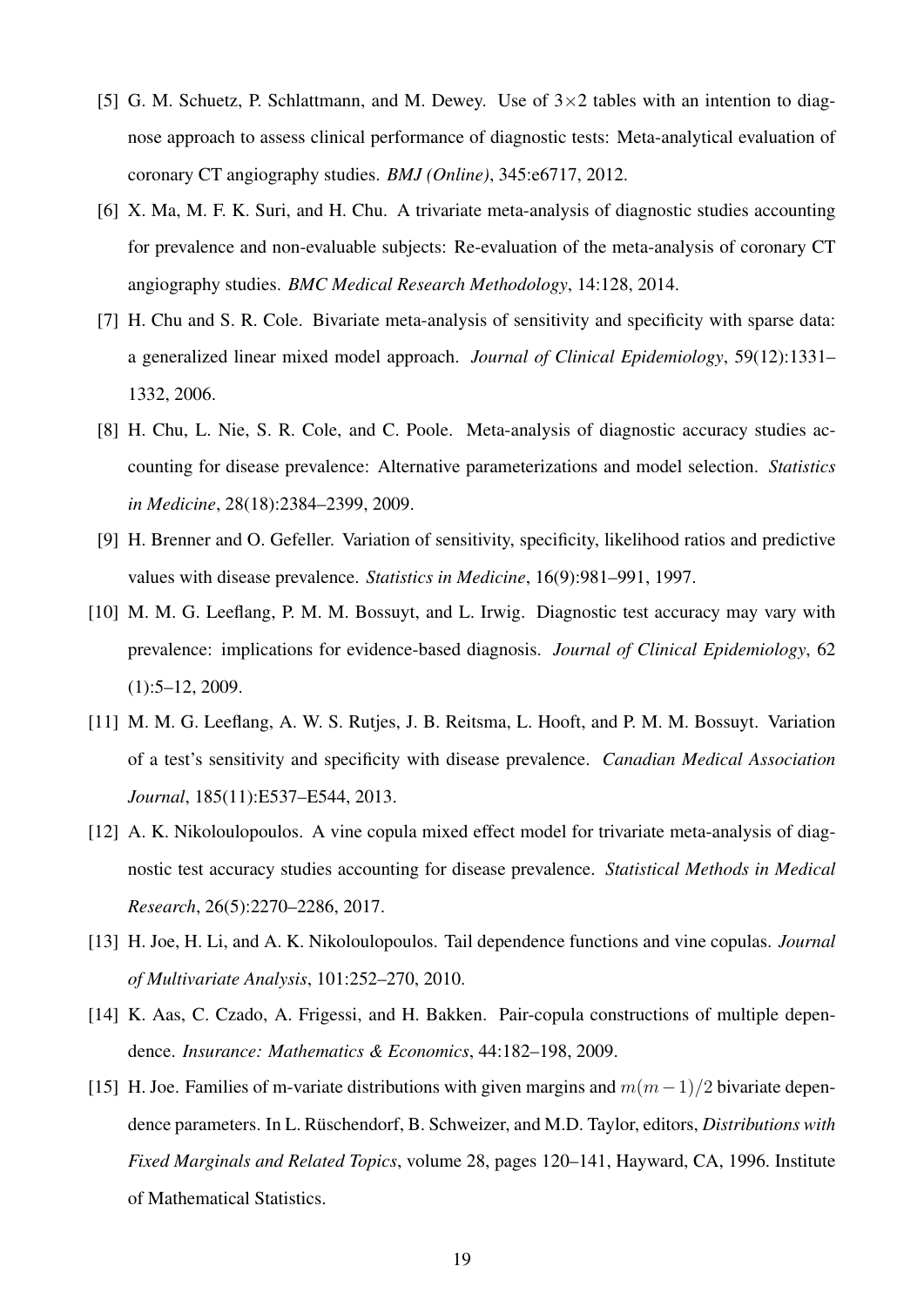- <span id="page-19-0"></span>[16] A. K. Nikoloulopoulos. A mixed effect model for bivariate meta-analysis of diagnostic test accuracy studies using a copula representation of the random effects distribution. *Statistics in Medicine*, 34:3842–3865, 2015.
- [17] A. K. Nikoloulopoulos. Hybrid copula mixed models for combining case-control and cohort studies in meta-analysis of diagnostic tests. *Statistical Methods in Medical Research*, 27(8): 2540–2553, 2018.
- [18] A. K. Nikoloulopoulos. On composite likelihood in bivariate meta-analysis of diagnostic test accuracy studies. *AStA Advances in Statistical Analysis*, 102:211–227, 2018.
- <span id="page-19-1"></span>[19] A. K. Nikoloulopoulos. A D-vine copula mixed model for joint meta-analysis and comparison of diagnostic tests. *Statistical Methods in Medical Research*, 28(10-11):3286–3300, 2019.
- <span id="page-19-2"></span>[20] J.C. Nash. *Compact Numerical Methods for Computers: Linear Algebra and Function Minimisation*. Hilger, New York, 1990. 2nd edition.
- <span id="page-19-3"></span>[21] A. H. Stroud and D. Secrest. *Gaussian Quadrature Formulas*. Prentice-Hall, Englewood Cliffs, NJ, 1966.
- <span id="page-19-5"></span><span id="page-19-4"></span>[22] R. J. Little and D. Rubin. *Statistical Analysis with Missing Data*. John Wiley & Sons, 2002.
- [23] H. Joe. Dependence comparisons of vine copulae with four or more variables. In D. Kurowicka and H. Joe, editors, *Dependence Modeling: Handbook on Vine Copulae*, chapter 7, pages 139– 164. World Scientific, Singapore, 2011.
- <span id="page-19-6"></span>[24] H. Hult and F. Lindskog. Multivariate extremes, aggregation and dependence in elliptical distributions. *Advances in Applied Probability*, 34:587–608, 2002.
- <span id="page-19-7"></span>[25] C. Genest. Frank's family of bivariate distributions. *Biometrika*, 74(3):549–555, 1987. ISSN 0006-3444.
- <span id="page-19-8"></span>[26] C. Genest and J. MacKay. The joy of copulas: bivariate distributions with uniform marginals. *The American Statistician*, 40(4):280–283, 1986. ISSN 0003-1305.
- <span id="page-19-9"></span>[27] M. Paul, A. Riebler, L. M. Bachmann, H. Rue, and L. Held. Bayesian bivariate meta-analysis of diagnostic test studies using integrated nested laplace approximations. *Statistics in Medicine*, 29(12):1325–1339, 2010.
- <span id="page-19-10"></span>[28] A. K. Nikoloulopoulos. *CopulaREMADA: Copula mixed models for multivariate meta-analysis of diagnostic test accuracy studies*, 2019. R package version 1.3. URL: [http://CRAN.R](http://CRAN.R-project.org/package=CopulaREMADA)[project.org/package=CopulaREMADA.](http://CRAN.R-project.org/package=CopulaREMADA)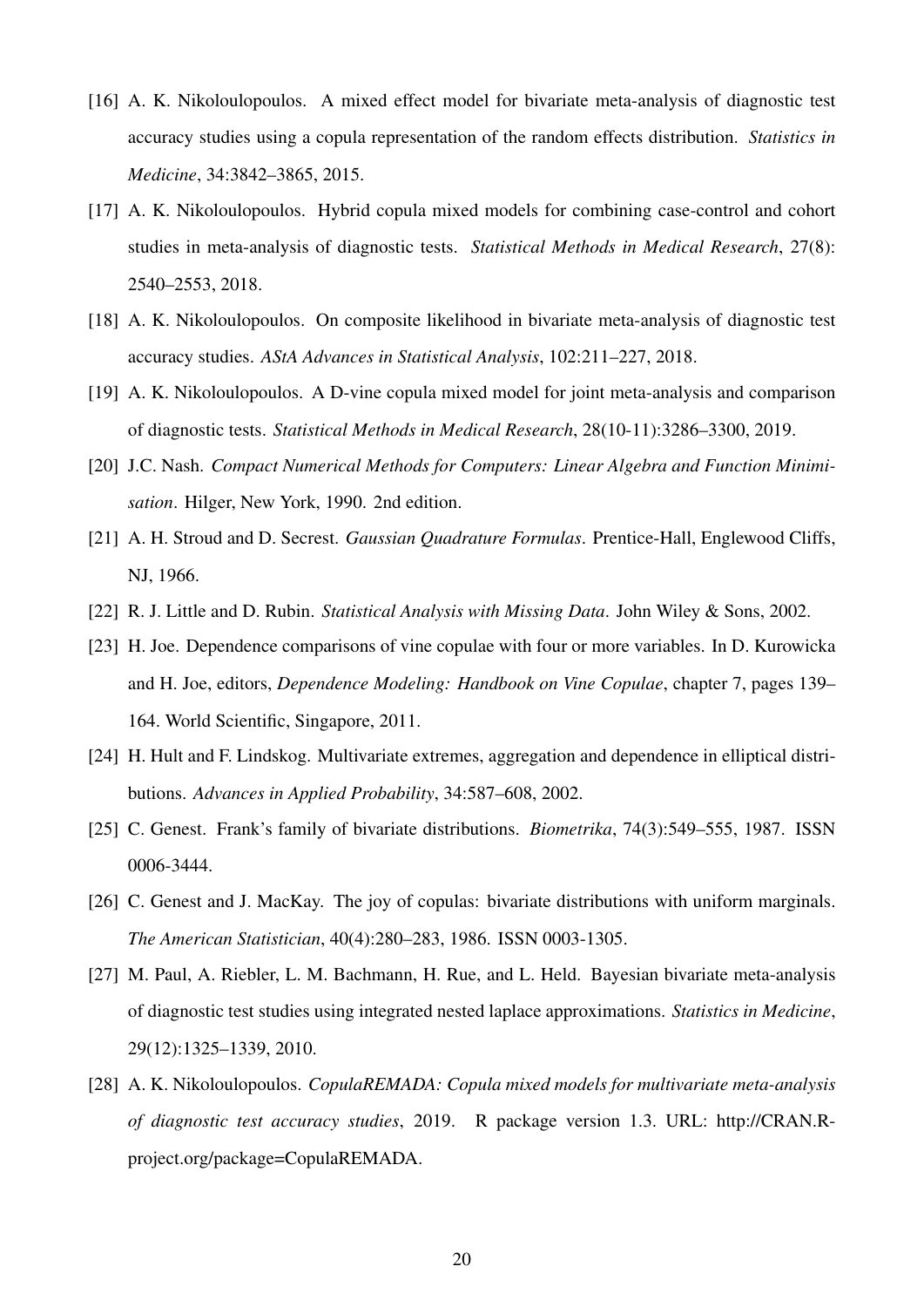Supplementary Material for

# An extended trivariate vine copula mixed model for meta-analysis of diagnostic studies in the presence of non-evaluable outcomes

Aristidis K. Nikoloulopoulos [∗](#page-0-0)

∗ [a.nikoloulopoulos@uea.ac.uk,](mailto:a.nikoloulopoulos@uea.ac.uk) School of Computing Sciences, University of East Anglia, Norwich NR4 7TJ, U.K.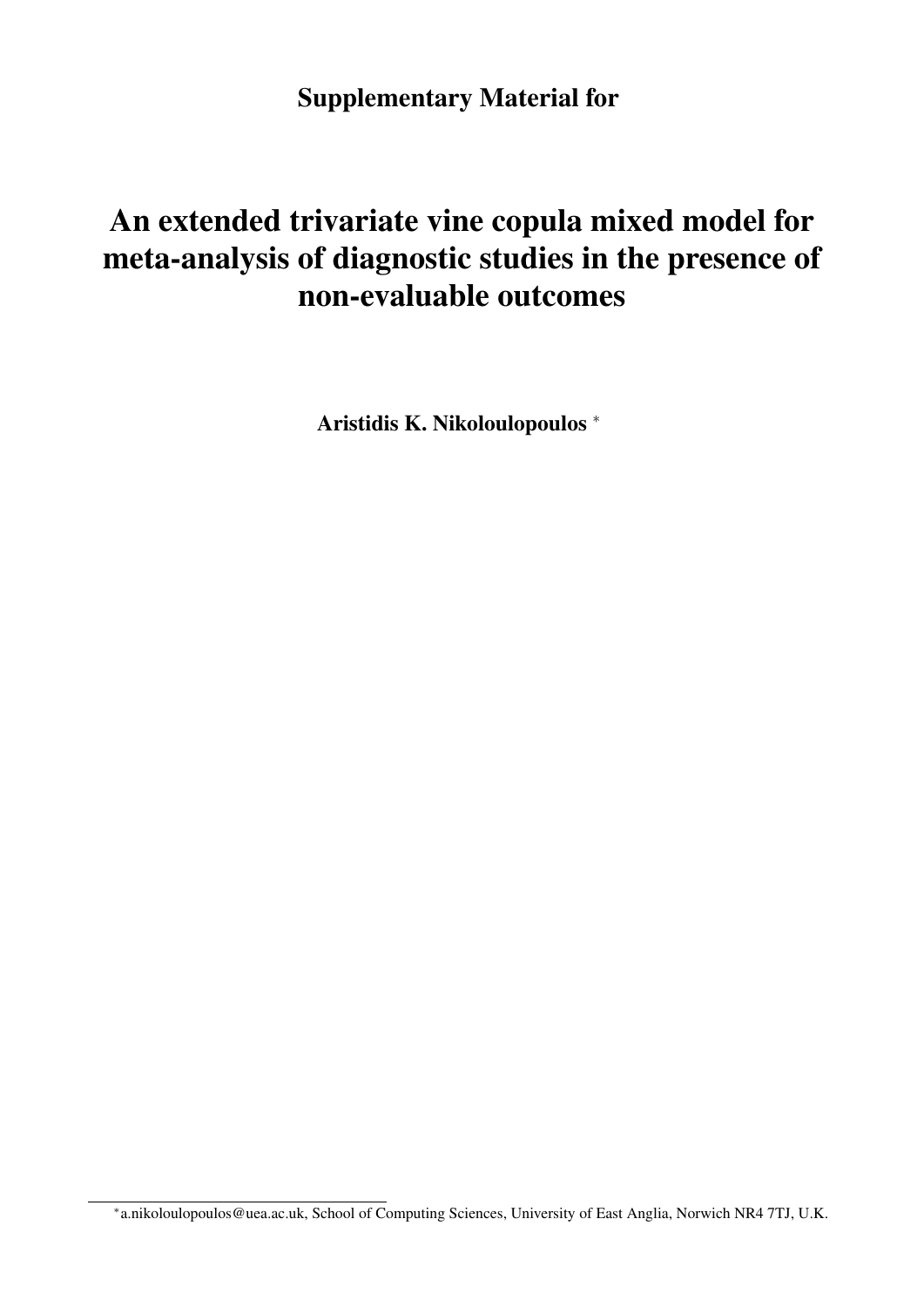Table 1: Small sample of sizes  $N=30$  simulations ( $10^4$  replications,  $n_q=15$ ) from the extended trivariate vine copula mixed model with normal margins and biases, root mean square errors (RMSEs) and standard deviations (SDs), along<br>with the square root of the average theoretical variances ( $\sqrt{\bar{V}}$ ), scaled by 100, for the MLEs under dif and margins. The true (simulated) copula distributions are the Clayton copulas rotated by  $90^{\circ}$  for both the  $C_{12}(\cdot;\tau_{12})$ and  $C_{13}(\cdot;\tau_{23|1})$  copulas and the Clayton copula for the  $C_{13}(\cdot;\tau_{13})$  copula. The missing probabilities for diseased and  $n_0$   $\overline{C_{13}}(\cdot, \tau_{23|1})$  copies and the Calylon copied for the  $C_{13}(\cdot, \tau_{13})$  copied. The missing probabilities for diseased and  $n_0$  and  $\sqrt{\overline{V}}$  *s* for the MLEs of  $\gamma_j$  *s* instead of σ<sup>j</sup> *'s are provided for beta margins.*

|             | margin           | copula                               | $\pi_1$        | $\pi_2$ | $\pi_3$ | $\sigma_1$               | $\sigma_2$               | $\sigma_3$               | $\tau_{12}$ | $\tau_{13}$ | $\tau_{23 1}$ |
|-------------|------------------|--------------------------------------|----------------|---------|---------|--------------------------|--------------------------|--------------------------|-------------|-------------|---------------|
| <b>Bias</b> | $\dagger$ normal | <b>BVN</b>                           | 0.16           | $-0.12$ | 0.10    | $-7.85$                  | $-2.23$                  | $-1.73$                  | $-4.67$     | $-3.19$     | 17.21         |
|             |                  | Frank                                | 0.20           | $-0.16$ | $-0.27$ | $-7.31$                  | $-1.24$                  | $-2.13$                  | $-5.95$     | $-0.96$     | 15.46         |
|             | ş                | $\text{Cln} \{0^\circ, 90^\circ\}$   | 0.30           | $-0.05$ | 0.90    | $-6.62$                  | 2.00                     | $-3.94$                  | $-3.64$     | $-6.93$     | 20.98         |
|             |                  | $\text{Cln} \{0^\circ, 270^\circ\}$  | 1.25           | $-0.24$ | 0.04    | $-9.21$                  | $-1.58$                  | 1.69                     | 5.31        | $-16.72$    | 17.55         |
|             | beta             | <b>BVN</b>                           | $-2.09$        | $-3.59$ | 4.05    | $\qquad \qquad -$        | $\overline{\phantom{0}}$ | $\overline{\phantom{0}}$ | $-4.02$     | $-4.53$     | 19.03         |
|             |                  | Frank                                | $-1.80$        | $-3.56$ | 3.55    | $\overline{\phantom{0}}$ | $\overline{a}$           | $\overline{\phantom{0}}$ | $-5.86$     | $-1.62$     | 17.51         |
|             |                  | $\text{Cln} \{0^\circ, 90^\circ\}$   | $-1.82 - 3.76$ |         | 4.52    | $\overline{\phantom{m}}$ | $\overline{a}$           | $\overline{a}$           | $-2.67$     | $-10.09$    | 19.11         |
|             |                  | $\text{Cln} \{0^\circ, 270^\circ\}$  | $-1.15$        | $-3.75$ | 4.22    | $\overline{a}$           |                          | $\overline{\phantom{0}}$ | 5.06        | $-16.89$    | 20.57         |
| <b>SD</b>   | $\dagger$ normal | <b>BVN</b>                           | 4.34           | 1.85    | 3.54    | 17.82                    | 16.43                    | 14.91                    | 15.14       | 13.23       | 23.63         |
|             |                  | Frank                                | 4.61           | 1.93    | 3.59    | 18.57                    | 17.18                    | 14.98                    | 16.33       | 14.19       | 24.25         |
|             | ş                | $\text{Cln} \{0^\circ, 90^\circ\}$   | 4.51           | 1.91    | 3.79    | 19.69                    | 18.66                    | 15.77                    | 13.85       | 17.67       | 24.59         |
|             |                  | $\text{Cln} \{0^\circ, 270^\circ\}$  | 4.29           | 2.00    | 3.72    | 18.96                    | 18.44                    | 17.75                    | 26.62       | 17.98       | 22.34         |
|             | beta             | <b>BVN</b>                           | 3.93           | 2.27    | 3.36    | 3.97                     | 3.00                     | 3.38                     | 14.80       | 13.22       | 23.57         |
|             |                  | Frank                                | 4.12           | 2.33    | 3.36    | 4.17                     | 3.07                     | 3.36                     | 16.02       | 14.04       | 24.82         |
|             |                  | $\text{Cln} \{0^\circ, 90^\circ\}$   | 4.09           | 2.45    | 3.63    | 4.40                     | 3.72                     | 3.55                     | 13.94       | 17.42       | 25.30         |
|             |                  | $\text{Cln} \{0^\circ, 270^\circ\}$  | 3.90           | 2.41    | 3.61    | 4.23                     | 3.18                     | 4.24                     | 26.48       | 18.94       | 22.44         |
| $\sqrt{V}$  | $\dagger$ normal | <b>BVN</b>                           | 3.96           | 1.75    | 3.36    | 16.77                    | 15.49                    | 13.55                    | 12.37       | 11.02       | 18.24         |
|             |                  | Frank                                | 3.88           | 1.72    | 3.18    | 17.00                    | 15.72                    | 13.16                    | 12.01       | 10.82       | 17.07         |
|             | ş                | $\text{Cln} \{0^\circ, 90^\circ\}$   | 3.74           | 1.67    | 2.82    | 16.10                    | 14.39                    | 10.77                    | 10.93       | 8.33        | 13.22         |
|             |                  | $\text{Cln} \{0^\circ, 270^\circ\}$  | 3.39           | 1.62    | 2.98    | 15.77                    | 14.11                    | 13.03                    | 11.19       | 7.60        | 10.05         |
|             | beta             | <b>BVN</b>                           | 3.54           | 1.98    | 3.04    | 3.77                     | 2.49                     | 3.02                     | 12.46       | 11.15       | 17.99         |
|             |                  | Frank                                | 3.52           | 1.92    | 2.89    | 3.88                     | 2.48                     | 2.88                     | 12.42       | 10.92       | 17.50         |
|             |                  | $\text{Cln} \{0^\circ, 90^\circ\}$   | 3.40           | 1.81    | 2.47    | 3.59                     | 2.41                     | 2.30                     | 11.21       | 8.74        | 13.76         |
|             |                  | $\text{Cln} \{0^\circ, 270^\circ\}$  | 3.13           | 1.80    | 2.70    | 3.51                     | 2.24                     | 2.84                     | 11.68       | 8.08        | 10.21         |
| <b>RMSE</b> | $\dagger$ normal | <b>BVN</b>                           | 4.34           | 1.85    | 3.54    | 19.47                    | 16.58                    | 15.01                    | 15.84       | 13.60       | 29.23         |
|             |                  | Frank                                | 4.62           | 1.93    | 3.60    | 19.96                    | 17.23                    | 15.13                    | 17.38       | 14.22       | 28.76         |
|             | ş                | $\text{Cln} \{0^\circ, 90^\circ\}$   | 4.52           | 1.91    | 3.90    | 20.78                    | 18.77                    | 16.26                    | 14.32       | 18.98       | 32.32         |
|             |                  | $\text{Cln} \{0^\circ, 270^\circ \}$ | 4.47           | 2.01    | 3.72    | 21.08                    | 18.50                    | 17.83                    | 27.15       | 24.55       | 28.41         |
|             | beta             | <b>BVN</b>                           | 4.45           | 4.24    | 5.26    | $\overline{\phantom{0}}$ | $\overline{a}$           | $\overline{a}$           | 15.34       | 13.97       | 30.29         |
|             |                  | Frank                                | 4.49           | 4.26    | 4.89    | $\overline{\phantom{m}}$ |                          | $\overline{a}$           | 17.06       | 14.14       | 30.37         |
|             |                  | $\text{Cln} \{0^\circ, 90^\circ\}$   | 4.48           | 4.49    | 5.80    | $\overline{\phantom{0}}$ |                          | $\overline{\phantom{0}}$ | 14.19       | 20.13       | 31.71         |
|             |                  | $\text{Cln} \{0^\circ, 270^\circ\}$  | 4.06           | 4.46    | 5.55    | $\overline{\phantom{0}}$ |                          | $\overline{\phantom{0}}$ | 26.96       | 25.37       | 30.44         |

 $\{C_{12}(\cdot;\tau_{12}), C_{23|1}(\cdot;\tau_{23|1})\}$  pair copulas are Clayton rotated by  $\omega_1$  and  $\omega_2$  degrees, respectively.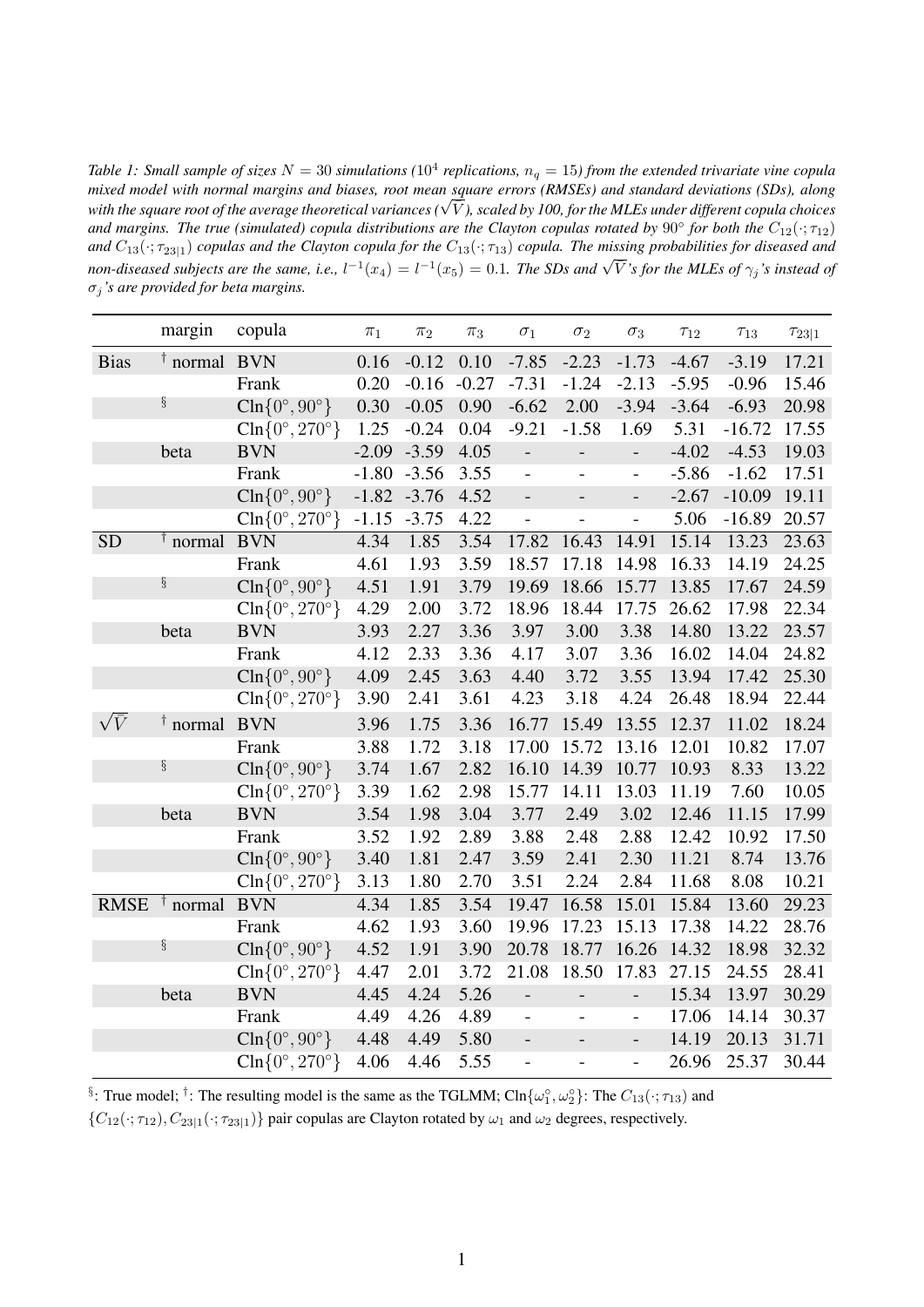Table 2: Small sample of sizes  $N=30$  simulations ( $10^4$  replications,  $n_q=15$ ) from the extended trivariate vine copula *mixed model with normal margins and biases, root mean square errors (RMSEs) and standard deviations (SDs), along* mixea moaet with normat margins ana biases, root mean square errors (KMSEs) ana stanaara aeviations (SDs), atong<br>with the square root of the average theoretical variances (√V), scaled by 100, for the MLEs under different and margins. The true (simulated) copula distributions are the Clayton copulas rotated by  $90^{\circ}$  for both the  $C_{12}(\cdot;\tau_{12})$ and  $C_{13}(\cdot;\tau_{23|1})$  *copulas and the Clayton copula for the*  $C_{13}(\cdot;\tau_{13})$  *copula. The missing probability of diseased group is larger than non-diseased group, i.e.,*  $l^{-1}(x_4) = 0.2 > l^{-1}(x_5) = 0.1$ . The SDs and  $\sqrt{V}$ 's for the MLEs of  $\gamma_j$ 's instead of anger than non-diseased group, i.e.,  $l^{-1}(x_4) = 0.2 > l^{-1}(x_5) = 0.1$ . The SDs and  $\sqrt{V}$ 's for σ<sup>j</sup> *'s are provided for beta margins.*

|             | margin           | copula                               | $\pi_1$ | $\pi_2$ | $\pi_3$ | $\sigma_1$                   | $\sigma_2$               | $\sigma_3$               | $\tau_{12}$ | $\tau_{13}$ | $\tau_{23 1}$ |
|-------------|------------------|--------------------------------------|---------|---------|---------|------------------------------|--------------------------|--------------------------|-------------|-------------|---------------|
| <b>Bias</b> | $\dagger$ normal | <b>BVN</b>                           | 0.23    | $-0.12$ | 0.10    | $-8.23$                      | $-2.37$                  | $-1.92$                  | $-4.97$     | $-3.36$     | 17.51         |
|             |                  | Frank                                | 0.27    | $-0.16$ | $-0.25$ | $-7.81$                      | $-1.46$                  | $-2.34$                  | $-6.30$     | $-1.07$     | 15.89         |
|             | ş                | $\text{Cln} \{0^\circ, 90^\circ\}$   | 0.38    | $-0.05$ | 0.88    | $-7.15$                      | 1.97                     | $-3.90$                  | $-3.75$     | $-6.58$     | 20.99         |
|             |                  | $\text{Cln} \{0^\circ, 270^\circ\}$  | 1.33    | $-0.25$ | 0.08    | $-9.77$                      | $-1.73$                  | 1.39                     | 4.01        | $-16.30$    | 17.06         |
|             | beta             | <b>BVN</b>                           | $-1.95$ | $-3.60$ | 4.07    |                              |                          |                          | $-4.30$     | $-4.84$     | 19.04         |
|             |                  | Frank                                | $-1.66$ | $-3.58$ | 3.60    | $\qquad \qquad \blacksquare$ |                          | $\overline{\phantom{0}}$ | $-6.18$     | $-1.87$     | 18.03         |
|             |                  | $\text{Cln} \{0^\circ, 90^\circ\}$   | $-1.68$ | $-3.75$ | 4.50    | $\overline{a}$               | $\overline{\phantom{0}}$ | $\overline{a}$           | $-2.71$     | $-9.87$     | 18.86         |
|             |                  | $\text{Cln} \{0^\circ, 270^\circ \}$ | $-1.01$ | $-3.78$ | 4.24    | $\overline{a}$               |                          | $\overline{a}$           | 3.90        | $-16.65$    | 19.97         |
| <b>SD</b>   | $\dagger$ normal | <b>BVN</b>                           | 4.40    | 1.85    | 3.56    | 18.37                        | 16.30                    | 14.91                    | 15.49       | 13.48       | 23.90         |
|             |                  | Frank                                | 4.64    | 1.92    | 3.59    | 19.06                        | 16.96                    | 14.99                    | 16.81       | 14.49       | 25.15         |
|             | ş                | $\text{Cln} \{0^\circ, 90^\circ\}$   | 4.61    | 1.92    | 3.81    | 20.28                        | 18.54                    | 15.72                    | 14.08       | 18.15       | 24.63         |
|             |                  | $\text{Cln} \{0^\circ, 270^\circ\}$  | 4.30    | 2.00    | 3.74    | 19.55                        | 18.17                    | 17.63                    | 27.34       | 18.38       | 22.75         |
|             | beta             | <b>BVN</b>                           | 3.97    | 2.27    | 3.36    | 4.07                         | 2.99                     | 3.38                     | 15.25       | 13.49       | 23.76         |
|             |                  | Frank                                | 4.13    | 2.33    | 3.37    | 4.25                         | 3.04                     | 3.36                     | 16.69       | 14.45       | 25.94         |
|             |                  | $\text{Cln} \{0^\circ, 90^\circ\}$   | 4.16    | 2.45    | 3.64    | 4.44                         | 3.70                     | 3.54                     | 14.29       | 17.92       | 25.75         |
|             |                  | $\text{Cln} \{0^\circ, 270^\circ\}$  | 3.92    | 2.43    | 3.61    | 4.34                         | 3.17                     | 4.18                     | 27.32       | 19.34       | 22.54         |
| $\sqrt{V}$  | $\dagger$ normal | <b>BVN</b>                           | 4.03    | 1.75    | 3.37    | 17.28                        | 15.51                    | 13.54                    | 12.79       | 11.31       | 18.65         |
|             |                  | Frank                                | 3.94    | 1.72    | 3.19    | 17.47                        | 15.70                    | 13.15                    | 12.29       | 11.09       | 17.52         |
|             | ş                | $\text{Cln} \{0^\circ, 90^\circ\}$   | 3.80    | 1.67    | 2.83    | 16.57                        | 14.39                    | 10.81                    | 11.09       | 8.44        | 13.48         |
|             |                  | $\text{Cln} \{0^\circ, 270^\circ\}$  | 3.46    | 1.63    | 3.00    | 16.30                        | 14.13                    | 12.99                    | 11.20       | 7.76        | 10.23         |
|             | beta             | <b>BVN</b>                           | 3.58    | 1.98    | 3.05    | 3.88                         | 2.49                     | 3.01                     | 12.92       | 11.44       | 18.54         |
|             |                  | Frank                                | 3.56    | 1.92    | 2.89    | 3.99                         | 2.47                     | 2.87                     | 12.74       | 11.23       | 17.82         |
|             |                  | $\text{Cln} \{0^\circ, 90^\circ\}$   | 3.45    | 1.81    | 2.47    | 3.66                         | 2.39                     | 2.29                     | 11.44       | 8.84        | 13.93         |
|             |                  | $\text{Cln} \{0^\circ, 270^\circ\}$  | 3.18    | 1.80    | 2.71    | 3.62                         | 2.23                     | 2.84                     | 11.77       | 8.23        | 10.27         |
| <b>RMSE</b> | $\dagger$ normal | <b>BVN</b>                           | 4.40    | 1.86    | 3.56    | 20.13                        | 16.47                    | 15.04                    | 16.27       | 13.90       | 29.63         |
|             |                  | Frank                                | 4.65    | 1.93    | 3.60    | 20.60                        | 17.02                    | 15.17                    | 17.95       | 14.53       | 29.75         |
|             | ş                | $\text{Cln} \{0^\circ, 90^\circ\}$   | 4.62    | 1.92    | 3.92    | 21.51                        | 18.65                    | 16.20                    | 14.57       | 19.31       | 32.36         |
|             |                  | $\text{Cln}\{0^\circ, 270^\circ\}$   | 4.50    | 2.01    | 3.74    | 21.86                        | 18.25                    | 17.68                    | 27.63       | 24.57       | 28.44         |
|             | beta             | <b>BVN</b>                           | 4.43    | 4.25    | 5.28    | $\overline{\phantom{m}}$     | $\overline{\phantom{0}}$ | $\overline{a}$           | 15.84       | 14.33       | 30.45         |
|             |                  | Frank                                | 4.45    | 4.27    | 4.93    | $\frac{1}{2}$                | $\overline{a}$           | $\overline{\phantom{0}}$ | 17.80       | 14.58       | 31.59         |
|             |                  | $\text{Cln} \{0^\circ, 90^\circ\}$   | 4.49    | 4.48    | 5.79    | $\frac{1}{2}$                | $\overline{a}$           | $\overline{\phantom{0}}$ | 14.54       | 20.46       | 31.92         |
|             |                  | $\text{Cln} \{0^\circ, 270^\circ\}$  | 4.05    | 4.49    | 5.57    | $\frac{1}{2}$                |                          | $\overline{\phantom{0}}$ | 27.59       | 25.52       | 30.11         |

 $\{C_{12}(\cdot;\tau_{12}), C_{23|1}(\cdot;\tau_{23|1})\}$  pair copulas are Clayton rotated by  $\omega_1$  and  $\omega_2$  degrees, respectively.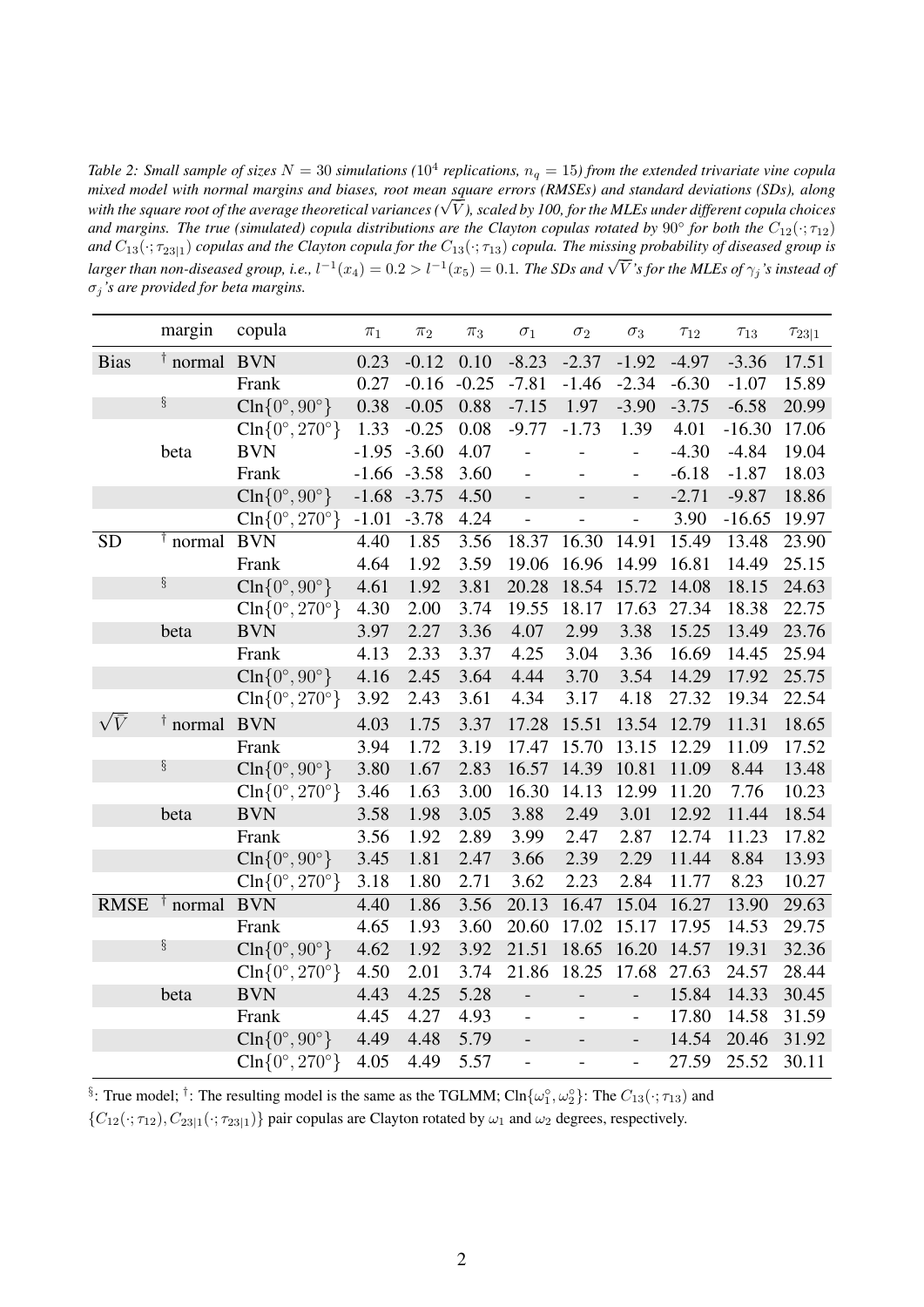Table 3: Small sample of sizes  $N=30$  simulations ( $10^4$  replications,  $n_q=15$ ) from the extended trivariate vine copula *mixed model with beta margins and biases, root mean square errors (RMSEs) and standard deviations (SDs), along with the square with beta margins ana biases, root mean square errors (KMSES) ana standara deviations (SDs), along with*<br>the square root of the average theoretical variances (√ $\overline{V}$ ), scaled by 100, for the MLEs under diff and margins. The true (simulated) copula distributions are the Clayton copulas rotated by  $90^{\circ}$  for both the  $C_{12}(\cdot;\tau_{12})$ *and*  $C_{13}$ ( $\cdot$ ;  $\tau_{23|1}$ ) *copulas and the* Clayton *copula for the*  $C_{13}$ ( $\cdot$ ;  $\tau_{13}$ ) *copula. The missing probabilities for diseased and*  $n_0$   $\overline{C_{13}}(\cdot, \tau_{23|1})$  copies and the Calylon copied for the  $C_{13}(\cdot, \tau_{13})$  copied. The missing probabilities for diseased and  $n_0$  and  $\sqrt{\overline{V}}$  *s* for the MLEs of  $\sigma_j$ 's instead of γ<sup>j</sup> *'s are provided for normal margins.*

|                  | margin           | copula                               | $\pi_1$ | $\pi_2$ | $\pi_3$ | $\gamma_1$               | $\gamma_2$               | $\gamma_3$               | $\tau_{12}$ | $\tau_{13}$ | $\tau_{23 1}$ |
|------------------|------------------|--------------------------------------|---------|---------|---------|--------------------------|--------------------------|--------------------------|-------------|-------------|---------------|
| <b>Bias</b>      | $\dagger$ normal | <b>BVN</b>                           | 2.30    | 3.59    | $-2.78$ | $\overline{\phantom{0}}$ | $\overline{\phantom{a}}$ | $\overline{\phantom{a}}$ | $-5.71$     | $-2.61$     | 14.54         |
|                  |                  | Frank                                | 2.17    | 3.51    | $-2.89$ | $\overline{a}$           | $\overline{a}$           | $\overline{\phantom{0}}$ | $-6.96$     | $-0.70$     | 12.33         |
|                  |                  | $\text{Cln} \{0^\circ, 90^\circ\}$   | 2.22    | 3.67    | $-2.52$ | $\overline{a}$           | $\overline{a}$           | $\overline{a}$           | $-4.04$     | $-2.62$     | 15.72         |
|                  |                  | $\text{Cln} \{0^\circ, 270^\circ\}$  | 2.98    | 3.51    | $-2.79$ | $\overline{a}$           | $\overline{a}$           | $\overline{a}$           | 1.31        | $-12.10$    | 10.89         |
|                  | beta             | <b>BVN</b>                           | 0.65    | $-0.02$ | 0.10    | $-1.50$                  | $-0.42$                  | $-0.57$                  | $-6.48$     | $-3.65$     | 18.12         |
|                  |                  | Frank                                | 0.73    | $-0.12$ | $-0.12$ | $-1.52$                  | $-0.23$                  | $-0.69$                  | $-7.85$     | $-0.99$     | 17.17         |
|                  | ş                | $\text{Cln} \{0^\circ, 90^\circ\}$   | 0.72    | $-0.02$ | 0.21    | $-1.54$                  | $-0.09$                  | $-1.04$                  | $-3.92$     | $-5.90$     | 15.13         |
|                  |                  | $\text{Cln} \{0^\circ, 270^\circ\}$  | 1.35    | $-0.24$ | 0.21    | $-1.95$                  | $-0.26$                  | $-0.13$                  | $-0.33$     | $-12.28$    | 15.11         |
| <b>SD</b>        | $\dagger$ normal | <b>BVN</b>                           | 3.50    | 1.59    | 2.77    | 16.26                    | 20.91                    | 13.08                    | 17.04       | 15.65       | 30.27         |
|                  |                  | Frank                                | 3.67    | 1.65    | 2.81    | 16.71                    | 22.07                    | 13.12                    | 18.44       | 16.95       | 31.64         |
|                  |                  | $\text{Cln} \{0^\circ, 90^\circ\}$   | 3.68    | 1.64    | 2.91    | 17.45                    | 21.86                    | 13.91                    | 14.80       | 20.88       | 28.19         |
|                  |                  | $\text{Cln} \{0^\circ, 270^\circ\}$  | 3.44    | 1.71    | 2.86    | 17.13                    | 23.36                    | 15.00                    | 28.26       | 20.83       | 29.38         |
|                  | beta             | <b>BVN</b>                           | 3.28    | 1.87    | 2.61    | 3.16                     | 2.91                     | 2.42                     | 17.13       | 15.64       | 31.02         |
|                  |                  | Frank                                | 3.40    | 1.97    | 2.62    | 3.25                     | 3.08                     | 2.39                     | 18.87       | 16.91       | 32.42         |
|                  | ş                | $\text{Cln} \{0^\circ, 90^\circ\}$   | 3.41    | 1.95    | 2.74    | 3.32                     | 3.19                     | 2.46                     | 14.97       | 20.90       | 28.71         |
|                  |                  | $\text{Cln}\{0^\circ, 270^\circ\}$   | 3.21    | 2.02    | 2.70    | 3.27                     | 3.20                     | 2.85                     | 28.91       | 22.01       | 29.84         |
| $\sqrt{\bar{V}}$ | $\dagger$ normal | <b>BVN</b>                           | 3.25    | 1.42    | 2.63    | 14.95                    | 20.02                    | 11.74                    | 14.03       | 13.32       | 23.34         |
|                  |                  | Frank                                | 3.20    | 1.42    | 2.53    | 14.90                    | 20.51                    | 11.56                    | 12.72       | 13.04       | 20.91         |
|                  |                  | $\text{Cln} \{0^\circ, 90^\circ\}$   | 3.13    | 1.34    | 2.34    | 14.48                    | 18.15                    | 10.00                    | 11.35       | 10.33       | 15.90         |
|                  |                  | $\text{Cln} \{0^\circ, 270^\circ \}$ | 2.87    | 1.35    | 2.48    | 14.04                    | 18.83                    | 11.58                    | 10.43       | 10.07       | 13.53         |
|                  | beta             | <b>BVN</b>                           | 3.05    | 1.78    | 2.48    | 3.01                     | 2.77                     | 2.30                     | 14.45       | 13.43       | 24.36         |
|                  |                  | Frank                                | 3.03    | 1.77    | 2.39    | 3.01                     | 2.86                     | 2.23                     | 13.67       | 13.25       | 22.08         |
|                  | ş                | $\text{Cln} \{0^\circ, 90^\circ\}$   | 2.98    | 1.60    | 2.15    | 2.87                     | 2.52                     | 1.87                     | 12.01       | 10.94       | 16.58         |
|                  |                  | $\text{Cln} \{0^\circ, 270^\circ\}$  | 2.77    | 1.68    | 2.39    | 2.78                     | 2.63                     | 2.29                     | 11.70       | 10.87       | 14.47         |
| <b>RMSE</b>      | $\dagger$ normal | <b>BVN</b>                           | 4.19    | 3.93    | 3.92    |                          | $\overline{a}$           | $\blacksquare$           | 17.97       | 15.87       | 33.58         |
|                  |                  | Frank                                | 4.27    | 3.88    | 4.03    | $\overline{\phantom{0}}$ | $\overline{\phantom{0}}$ | $\blacksquare$           | 19.71       | 16.96       | 33.96         |
|                  |                  | $\text{Cln} \{0^\circ, 90^\circ\}$   | 4.30    | 4.02    | 3.85    | $\overline{\phantom{0}}$ |                          | $\overline{\phantom{0}}$ | 15.35       | 21.05       | 32.28         |
|                  |                  | $\text{Cln}\{0^\circ, 270^\circ\}$   | 4.55    | 3.90    | 3.99    | $\overline{a}$           | $\overline{a}$           | $\overline{a}$           | 28.29       | 24.09       | 31.33         |
|                  | beta             | <b>BVN</b>                           | 3.34    | 1.87    | 2.61    | 3.50                     | 2.94                     | 2.48                     | 18.32       | 16.07       | 35.93         |
|                  |                  | Frank                                | 3.48    | 1.97    | 2.62    | 3.59                     | 3.09                     | 2.49                     | 20.44       | 16.94       | 36.69         |
|                  | ş                | $\text{Cln} \{0^\circ, 90^\circ\}$   | 3.48    | 1.95    | 2.75    | 3.66                     | 3.19                     | 2.67                     | 15.47       | 21.72       | 32.45         |
|                  |                  | $\text{Cln} \{0^\circ, 270^\circ\}$  | 3.48    | 2.03    | 2.71    | 3.81                     | 3.21                     | 2.85                     | 28.91       | 25.21       | 33.45         |

 ${C_{12}(\cdot; \tau_{12}), C_{23|1}(\cdot; \tau_{23|1})}$  pair copulas are Clayton rotated by  $\omega_1$  and  $\omega_2$  degrees, respectively.